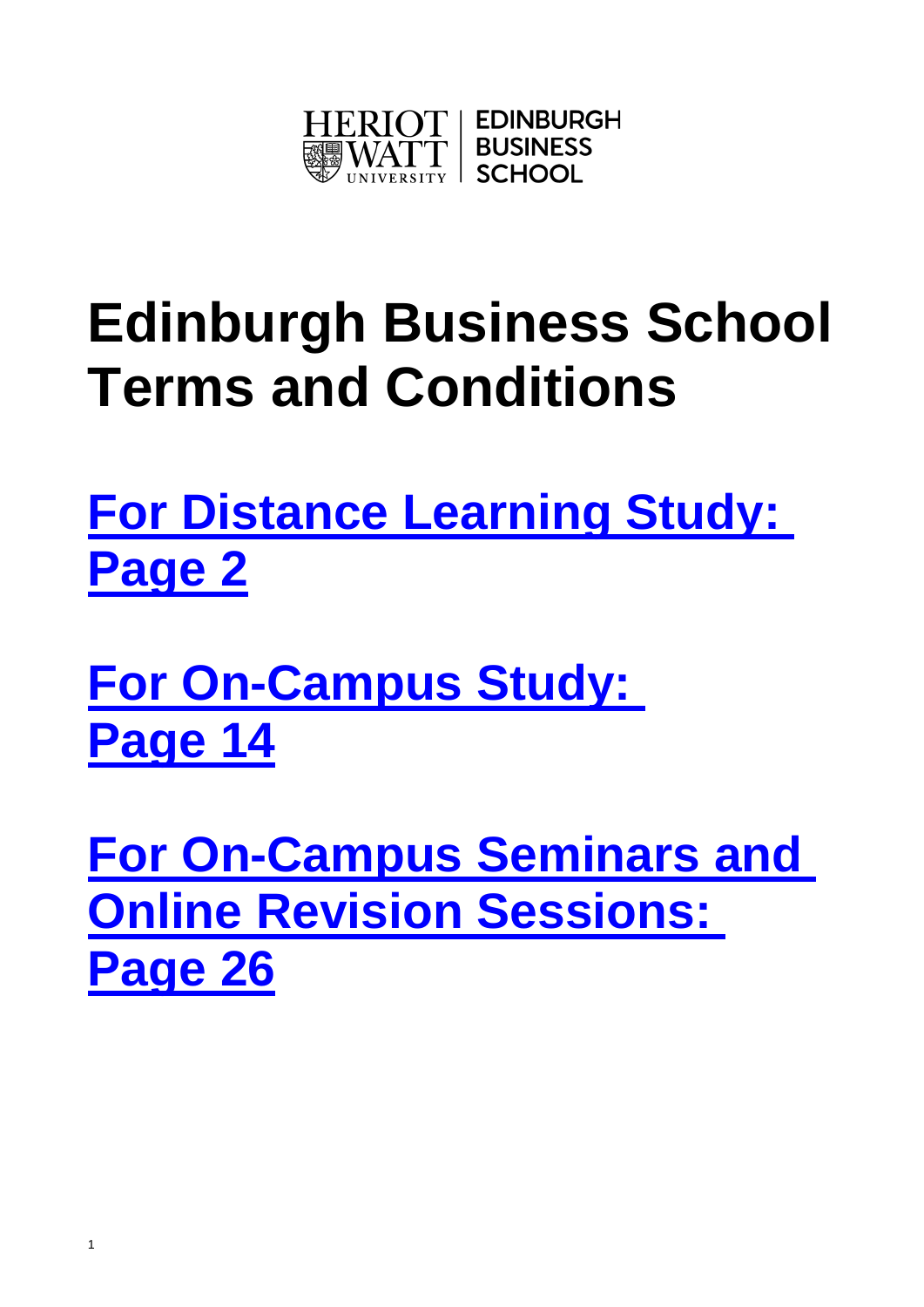## <span id="page-1-0"></span>**Terms and Conditions: Distance Learning Study**

These Terms set out the basis on which Heriot-Watt University ("us" or "we" or "HWU" or "our") will deliver goods, educational services and digital content to students who enrol on one of our Edinburgh Business School distance learning Courses or Programmes ("you"). Please note that, unless otherwise required pursuant to the Terms, you are entitled to enrol on a Course or Courses without the need to Matriculate. By enrolling on any Course or matriculating on a Programme, you are agreeing to enter into a contract with us, which is governed by these Terms. Please note that the capitalised terms have the meanings as set out in Schedule 1 and the Terms are interpreted as described in that Schedule. The Schedules form part of these Terms.

#### **1. ABOUT US**

- 1.1 We are Heriot-Watt University, a company established by Royal Charter in the UK with company registration number RC000216 and a charity registered in Scotland, Charity No: SC000278, whose registered address is Lord Balerno Building, Edinburgh Campus, Edinburgh, Scotland, EH14 4AS. You can contact us at this address or at the email address [enquiries@ebs.hw.ac.uk.](mailto:enquiries@ebs.hw.ac.uk) Further contact details can be found at paragraph 16.7.
- 1.2 We are responsible for all academic matters relating to your Course(s) and Programme including academic regulation and is the awarding body. The Academic Regulations relevant to your Course(s) and Programme are available at: [http://www1.hw.ac.uk/ordinances/.](http://www1.hw.ac.uk/ordinances/)

#### **2. YOUR APPLICATION AND OUR CONTRACT**

- 2.1 Our acceptance of your order of a Course will take place when we email you with (a) confirmation of the order and that payment for the Course has been accepted, and (b) details of how you sign into the Student Portal, at which point a Contract will come into existence between you and us. If we are unable to accept your order, we will inform you of this and will not charge you for the relevant Products.
- 2.2 The Contract is subject to these Terms and you agree that the Contract is also subject to the Academic Regulations and the Policies.

#### **3. TECHNOLOGY**

- 3.1 You will need the System Requirements to participate on a Course.
- 3.2 Computer equipment and Internet access costs are not included in the Fees and are your responsibility.

#### **4. COURSE TEXTBOOK**

- 4.1 In the event that HWU makes available the Course Textbook then it is free but printing and shipping charges are payable by you as set out on the Website (the "Charges"). Payment to us for the Charges will be required in full at the time of ordering a Course Textbook. If your payment is not authorised then we will cancel your order for the Course Textbook (and notify you that we have done so). HWU may at its sole discretion withdraw any Course Textbooks from being available to order. For the avoidance of doubt, where a textbook for a Course is available from other sources other than HWU then you will be liable for all costs of purchase and shipping.
- 4.2 No order for a Course Textbook is accepted by us until such time as we send you an email to confirm your order of the Course Textbook and that payment of the Charges have been received in full in cleared funds.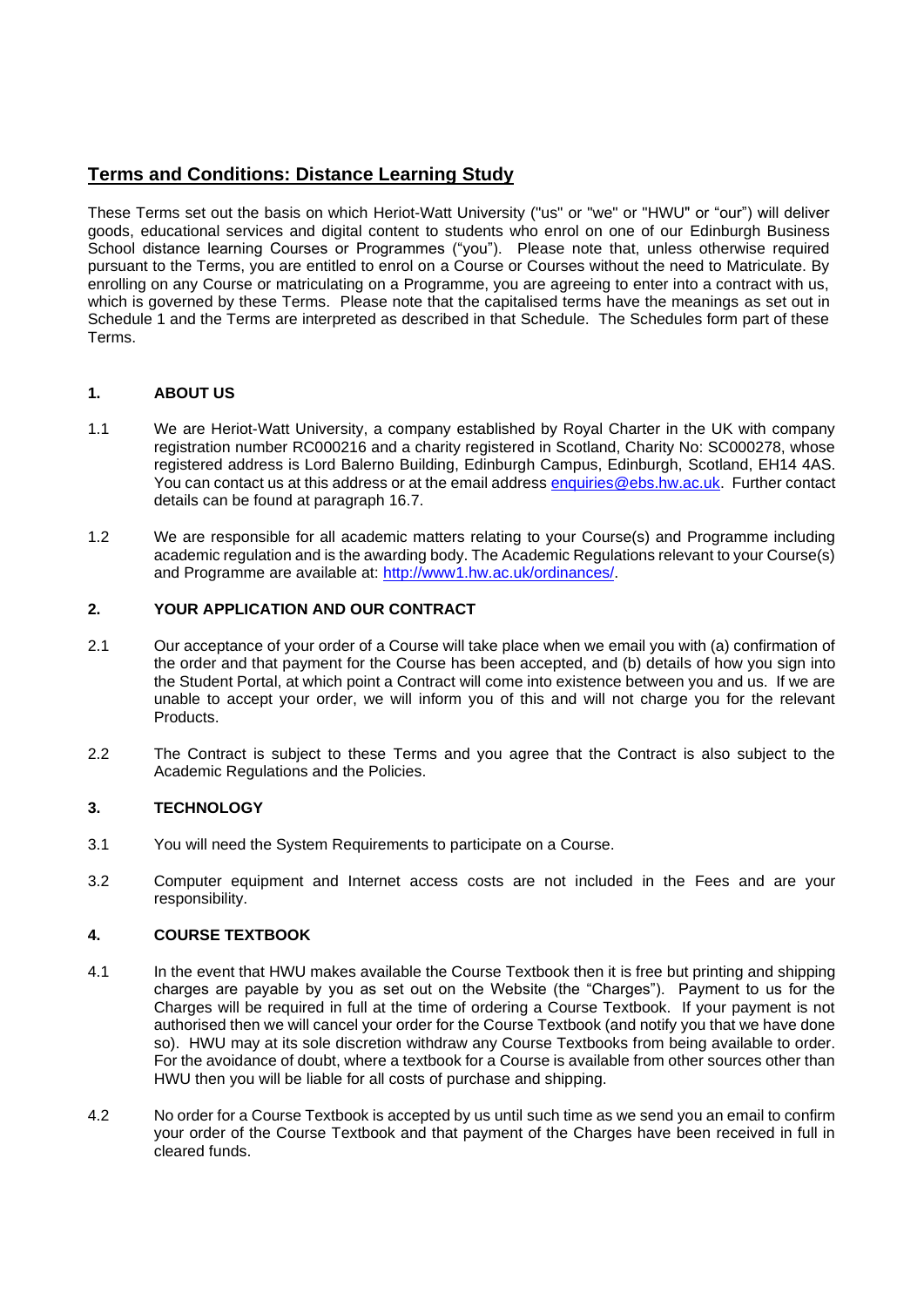- 4.3 Subject to payment of the Charges having been received by us, we will deliver the Course Textbook to you as soon as reasonably possible after you order it from the Website. You will own the Course Textbook once we have received payment for the Charges in full.
- 4.4 The Course Textbook will be your responsibility from the time it is delivered to the address you provided to us when ordering and risk of damage to or loss of it shall pass to you on delivery or attempted delivery. We will not accept responsibility for any delay in you receiving the Course Textbook as a result that no one is available at your address to take delivery or the Course Textbook cannot be posted through your letterbox.
- 4.5 When ordering the Course Textbook for delivery outside of the United Kingdom, you may be subject to and, where applicable, will be responsible for all import consents, duties and taxes. We have no control of these consents, duties and taxes and accordingly we shall not be responsible for them.
- 4.6 Unless otherwise notified by us, the Course Textbook will not require to be returned by you (a) on cancellation of this Contract, or (b) where it is not in conformity with this Contract pursuant to paragraph 9.3.

#### **5. DIGITAL COURSE MATERIALS**

5.1 We will make the Course Materials available for you to access and download as soon as we accept your order pursuant to paragraph 2.1 until such time as you complete the Course or the Contract is ended.

#### **6. ENROLMENT AND MATRICULATION**

- 6.1 On the purchase of a Course you will become an enrolled student of HWU.
- 6.2 In the event that you (a) wish to matriculate with us (being the administrative act of becoming a student of HWU including entering into the Student Declaration) ("**Matriculation**"), or (b) are required to Matriculate, then you will be required to provide us with proof of your identity and proof that you have satisfied all of the Entry Requirements in the form of official documents, certificates issued by a recognised awarding body and official translations of any certificates which are issued in any language other than English. Failure to provide such evidence to our satisfaction may result in you being unable to Matriculate.
- 6.3 Students who are not matriculated with HWU are not entitled to graduate or receive any intermediate award.
- 6.4 By completing the Matriculation process, you warrant and represent that:
	- 6.4.1 you have met all of the Entry Requirements;
	- 6.4.2 the information provided by you to us (a) is true, accurate and complete, and (b) does not omit any material information; and
	- 6.4.3 you will comply with the Academic Regulations and Policies and that you have read and will be familiar with the information contained in the Handbook.
- 6.5 You should note that your progression on your Course or Programme and any final award is not guaranteed and is dependent on your academic performance.

#### **7. RIGHTS AND OBLIGATIONS**

7.1 Subject to our right to make changes pursuant to paragraph 7.3, we will use reasonable endeavours to deliver the Course and (where applicable) your Programme in accordance with the Academic Regulations and with our Policies. Any timetable for the delivery of your Programme will be as set out in the Handbook or as otherwise notified by us to you.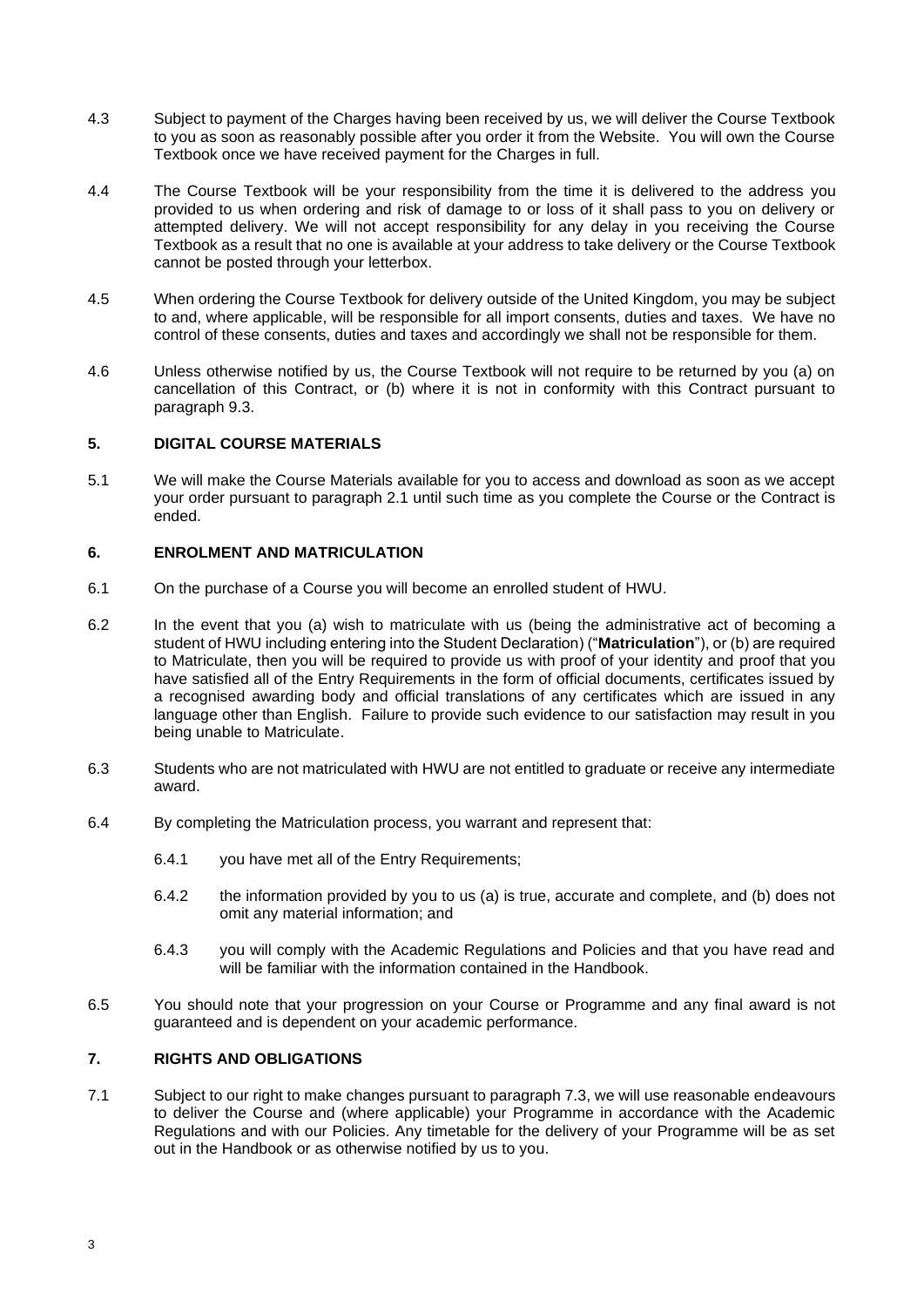- 7.2 You agree to comply with the Academic Regulations and the Policies and, where applicable, satisfy all reasonable requirements of your Programme.
- 7.3 We may make any changes to any Course and the Course Materials and, where applicable, your Programme:
	- 7.3.1 which are necessary due to Events Outside Our Control;
	- 7.3.2 which are necessary to comply with any applicable law or safety requirement; and/or
	- 7.3.3 in order to improve the quality of educational services and/or improve or update the Course or Programme, in order to meet the latest requirements of HWU, in order to bring the Contract in line with best practice activities, in response to student feedback, and/or due to a lack of student demand for certain Courses, provided such changes do not materially affect the nature or quality or the outcomes of your Course or Programme.
- 7.4 If we are required to make a change pursuant to paragraph 7.3, we shall notify you as soon as reasonably practicable and if you are a Consumer and reasonably believe that the proposed change will prejudicially affect you, you may cancel the Contract and withdraw from your Course and, where applicable, Programme without any liability to pay further Fees or Additional Costs in relation to your Course and, where applicable, Programme.
- 7.5 You shall be required to register for exams via the Student Portal and for each exam you shall choose an exam centre (a) from the list of exam centres on the Student Portal, or (b) pursuant to any other guidance or policy set out on the Website. We will endeavour to meet your choice of exam centre but cannot guarantee that you will be able to sit the exam at your chosen or preferred exam centre.
- 7.6 Where you have a sponsor or are undertaking the Course or Programme as part of your employment then you will make your sponsor or employer (as the case may be) aware of these Terms and, in particular, paragraph 8.
- 7.7 You will be bound by these Terms notwithstanding who pays the Fees.

#### **8. FEES, ADDITIONAL COSTS AND PAYMENTS**

- 8.1 The Fees payable are set out on our Website.
- 8.2 The Fees and Additional Costs are subject to annual review and revision (as applicable). In deciding upon increases in Fees and Additional Costs in respect of any subsequent year of study, we will take into consideration such factors as inflation, market competition and other external factors outwith our control. Any changes will be notified to you and if you are enrolled on a Programme then you will be entitled to consider if you wish to continue with your Programme.
- 8.3 The Fees must be paid to us at the time you order a Course. Fees paid are not transferrable.
- 8.4 Where your Course or Programme requires you to purchase additional goods and/or services from us any Additional Costs will be as set out in and payable in accordance with the Website or your Programme Information.
- 8.5 You acknowledge that the Fees and Additional Costs are payable by you regardless of whether or not you complete or pass a Course or your Programme.
- 8.6 There is no general entitlement to a refund of Fees once you have started a Course or your Programme. However, subject to the deductions set out in paragraph 8.8, refunds of Fees (or part thereof) or Additional Costs will be given by HWU:
	- 8.6.1 in the case of overpayment or receipt of sponsorship after payment of the Fees or Additional Costs has been made;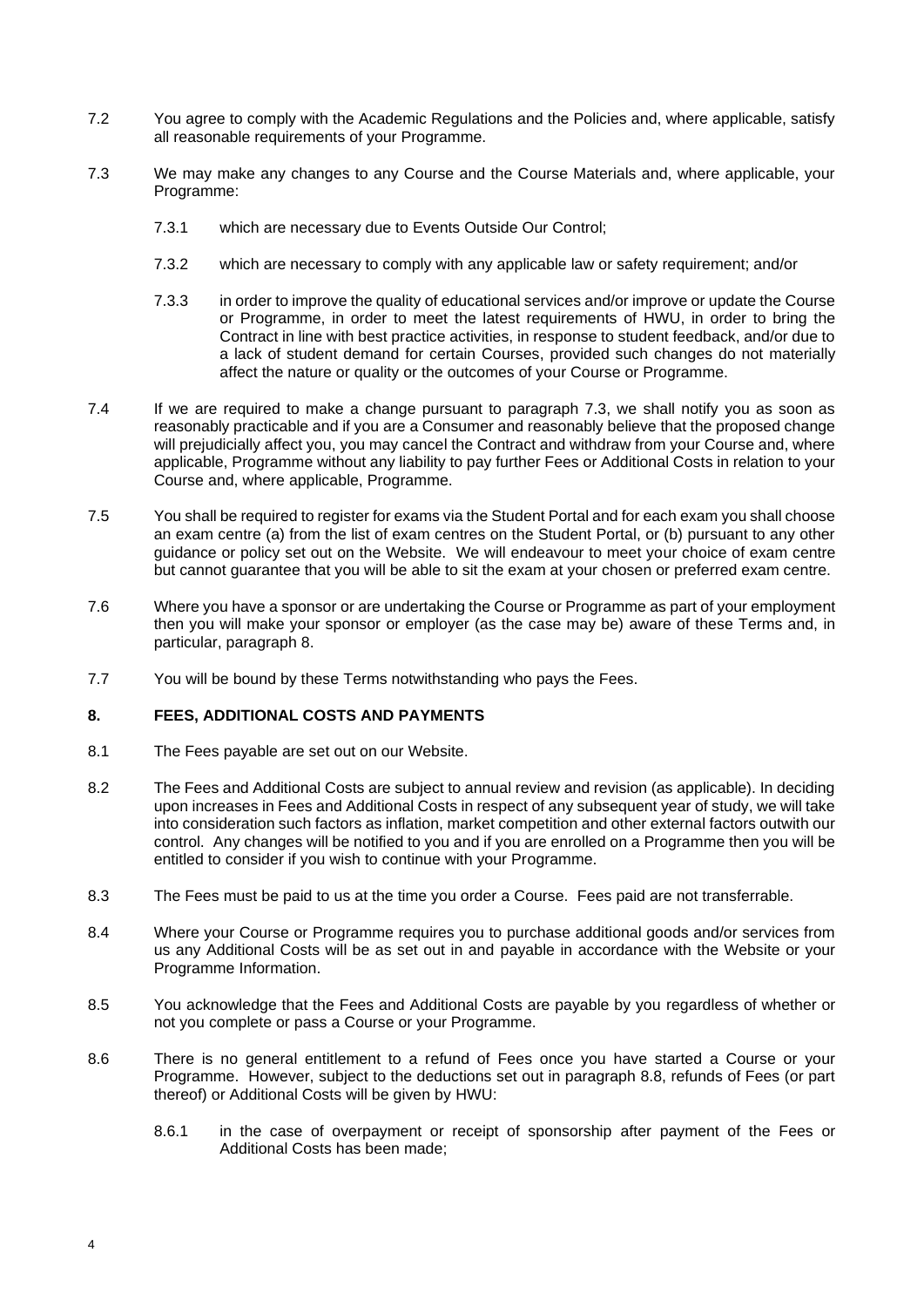- 8.6.2 where you are a Consumer and it requires to be repaid pursuant to the Consumer Rights Act 2015 (as amended or superseded from time to time); and
- 8.6.3 where you are a Consumer, pursuant to paragraphs 9.4 and 9.5 in respect of educational services.
- 8.7 In any other circumstance, a refund of Fees or Additional Costs may be made in accordance with our Refund Policy if you withdraw from a Course or your Programme.
- 8.8 Where a refund of Fees (or part thereof) or Additional Costs is made by us then we shall be entitled to deduct any:
	- 8.8.1 fees or charges in connection with the repayment (including any bank transfer fees); and
	- 8.8.2 loss as a result of currency fluctuations between the date of payment of the Fees or Additional Costs by you and the refund of the Fees (or part thereof) or Additional Costs by us.

#### **9. DURATION AND CANCELLATION OF THE CONTRACT**

#### **Paragraphs 9.1 to 9.9 (inclusive) shall only apply where you are a Consumer.**

- 9.1 In paragraphs 9.2 to 9.9 (inclusive) a reference to "end the Contract" shall mean ending only that part of the Contract as relates to the relevant goods, services or digital content. For the avoidance of doubt, all other terms of the Contract shall continue in full force and effect unless otherwise agreed in writing by HWU.
- 9.2 Your rights will depend on what you have bought, whether there is anything wrong with it, how we are performing and when you decide to end the Contract:
	- 9.2.1 if what you have bought is faulty or misdescribed you may have a legal right to end the Contract, see paragraph 9.3;
	- 9.2.2 if you want to end the Contract because of something we have done or have told you we are going to do, see paragraph 9.4;
	- 9.2.3 if you have just changed your mind, see paragraph 9.5. You may be able to get a refund if you are within the cooling-off period, but this may be subject to deductions; and
	- 9.2.4 in all other cases (if we are not at fault and there is no right to change your mind) see paragraph 9.8.

#### If there is a problem with a Product

- 9.3 We are under a legal duty to supply Products that are in conformity with this Contract. Your legal rights are as follows:
	- 9.3.1 if your Product is goods or digital content, then such goods or digital content must be as described, fit for purpose and of satisfactory quality; and
	- 9.3.2 the remedy which is available to you is set out in the Consumer Rights Act 2015 (as amended or supplemented from time to time).

If you have any questions or complaints about the Products then please contact us using the contact details set out in paragraph 16.7: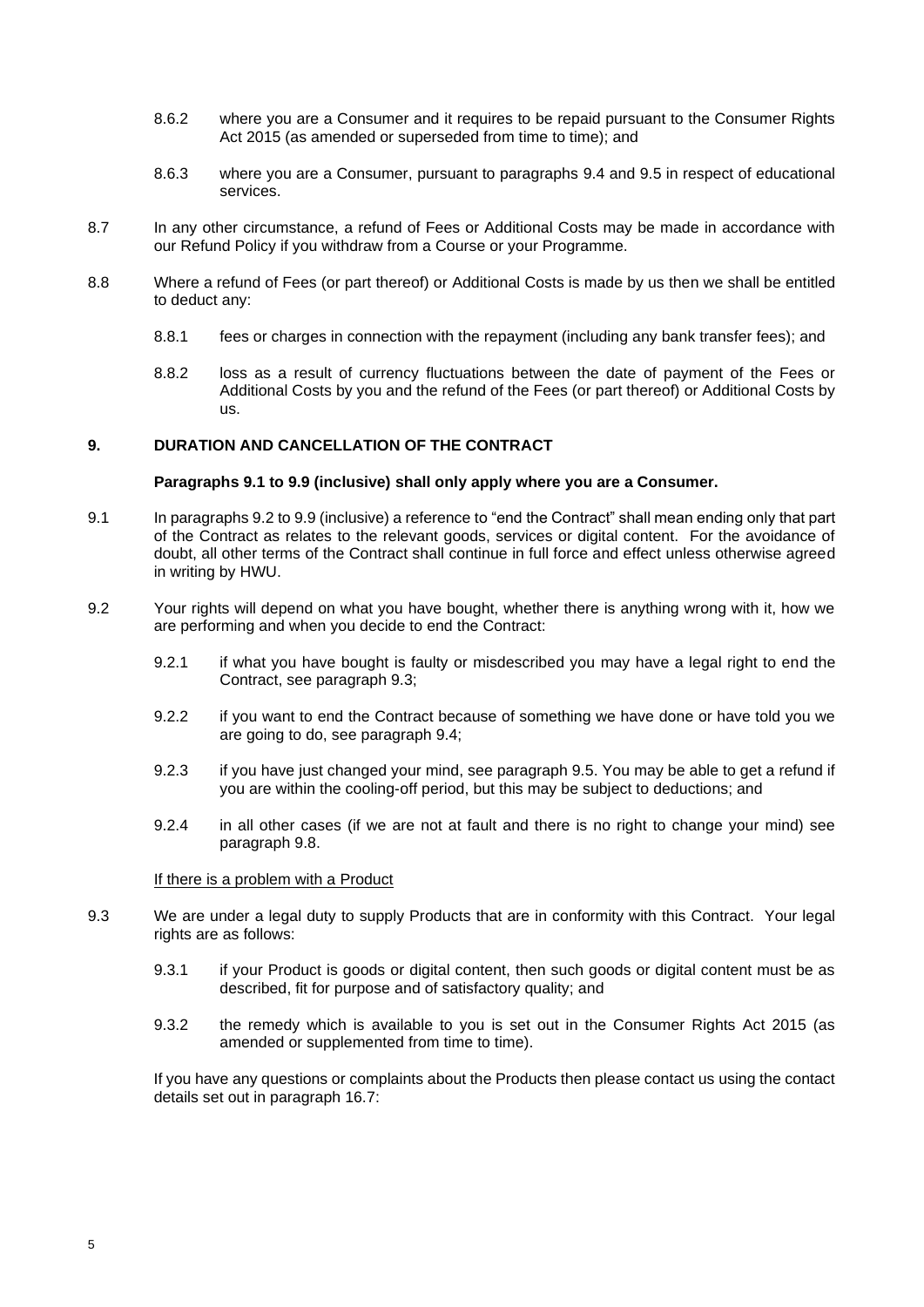#### Your cancellation rights

- 9.4 If you end the Contract for a reason set out at paragraphs 9.4.1 to 9.4.5 (inclusive), it will end immediately and we will refund you in full for any Products which have not been provided and you may also be entitled to compensation. The reasons are:
	- 9.4.1 the events set out in paragraph 7.4 or 8.2 arise;
	- 9.4.2 we have told you about an error in the price or description of the Product you have ordered and you do not wish to proceed;
	- 9.4.3 we breach the Contract in any material way and do not correct the situation within 14 days of you asking us in writing to do so;
	- 9.4.4 an Event Outside Our Control prevents us from providing the educational services or digital content to you under this Contract for 3 consecutive weeks or more; or
	- 9.4.5 you have a legal right to end the Contract because of something that we have done wrong.
- 9.5 If the Contract is concluded by means of distance communication (i.e. there has been no face to face contact between you and HWU at the time it is entered into), then how long you have to change your mind will depend on what Product you have ordered and how it is delivered:
	- 9.5.1 in the event of educational services, you have 14 days after the day we email you to confirm that we accept your order of a Course pursuant to paragraph 2.1. If you cancel after we have started the services, you must pay us for the services provided up until the time you tell us that you have changed your mind;
	- 9.5.2 if you have bought digital content for downloading or streaming, you have 14 days after the day we email you to confirm that we accept your order of a Course pursuant to paragraph 2.1. If we delivered the digital content to you immediately, and you agree to this when ordering, you will not have the right to change your mind; and
	- 9.5.3 if you have bought the Course Textbook, you have 14 days after the day you receive the Course Textbook to change your mind.
- 9.6 To end the Contract pursuant to paragraph 9.5, you may use the model cancellation form in Schedule 2 but it is not obligatory. If you use the model cancellation form you can send it by post or by email [to](mailto:to_admissons@arts.ac.uk) the addresses in paragraph 16.7. You may also write to us or email us at those addresses.
- 9.7 Subject to paragraph 9.9, if you are exercising your right to change your mind then where the Product is a service, we may deduct from any refund an amount for the supply of the service for the period for which it was supplied, ending with the time when you told us that you had changed your mind. The amount will be in proportion to what has been supplied, in comparison to the full coverage of the Contract.
- 9.8 Even if we are not at fault and you do not have a right to change your mind you can still end the Contract before it is completed, but you may have to pay us compensation. A contract for goods or digital content is completed when the goods or digital content is delivered, downloaded or streamed and paid for. A contract for services is completed when we have finished providing the services and you have paid for them. If you want to end a Contract pursuant to the foregoing provisions of this paragraph 9.8, you must contact us using the contact details set out in paragraph 16.7 to let us know and we will consider your request in accordance with our Refund Policy. We may deduct from any refund reasonable compensation for the costs we incur where you end the Contract. In the event that we agree to a refund, we will refund you the price you paid for the relevant Product using the same method which you used for payment but we may make deductions
- 9.9 You do not have a right to change your mind and end the Contract in respect of:
	- 9.9.1 Course Materials after you have started to download these; and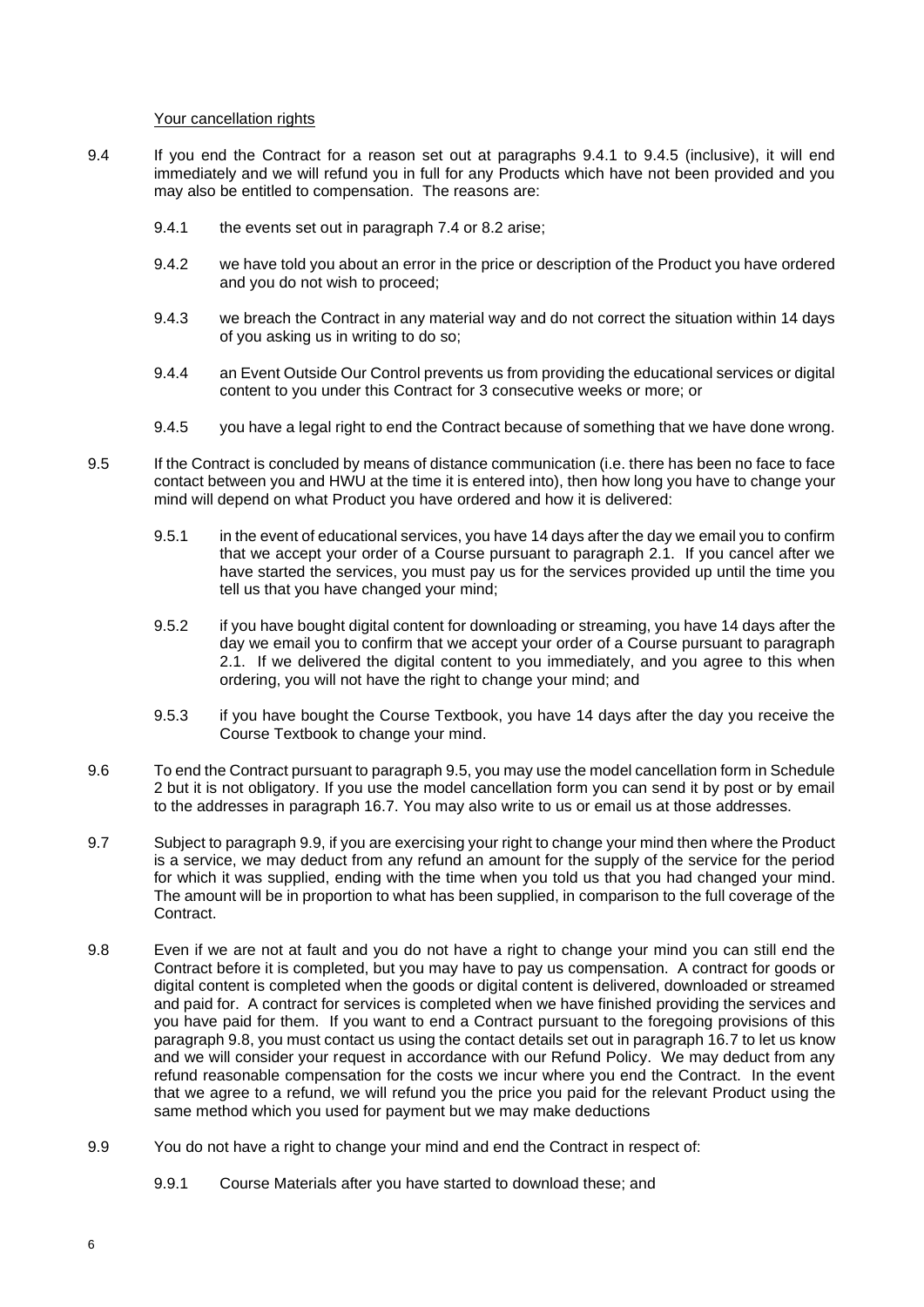9.9.2 educational services once these have been completed, even if the cancellation period is still running.

#### Our cancellation and suspension rights

- 9.10 We may cancel the Contract:
	- 9.10.1 at any time prior to the commencement of a Course or your Programme if there are insufficient students enrolled on the relevant Course or your Programme for it to be viable for us to run it;
	- 9.10.2 if an Event Outside Our Control that prevents us from providing a Course or your Programme continues for longer than one HWU semester or 16 weeks, (whichever is the shorter); or
	- 9.10.3 if we lose our right for the purposes of relevant legislation or regulatory requirements to provide the relevant Course or your Programme to you.
- 9.11 Subject to us complying with the Academic Regulations and any relevant Policies, we may cancel the Contract at any time with immediate effect by giving you written notice if:
	- 9.11.1 it comes to our attention that you have failed to meet or no longer meet the Entry Requirements (including, without limitation, by way of us discovering that you have falsified your qualifications or you have provided information which contains material inaccuracies or fraudulent information, or that significant information has been omitted by you);
	- 9.11.2 you do not pay us the Fees or Additional Costs when you are supposed to;
	- 9.11.3 you break the Contract in any material way, and, where that situation is capable of being corrected, you do not correct it within 14 days of us asking you to do so; or
	- 9.11.4 you have failed to meet the requirements of a Course or your Programme, as set out on the Website, in your Programme Information, in the Academic Regulations (including in respect of your academic results) or in the Policies.
- 9.12 In addition to our rights under paragraph 9.11, we may suspend your participation on a Course or your Programme during any period when:
	- 9.12.1 any of the Fees are outstanding; or
	- 9.12.2 we are dealing with a serious suspected breach by you of the Academic Regulations and/or the Policies.
- 9.13 If we terminate the Contract in the situations set out in paragraph 9.11, we will refund any money you have paid in advance for the Products we have not provided but we may deduct or charge you reasonable compensation for the costs we will incur as a result of your breaking the Contract.
- 9.14 If the Contract (or any part of it) has been terminated for any reason, you will no longer be entitled to use the facilities or services of HWU, submit assessments, take tests/examinations, or proceed to any award of HWU.
- 9.15 In the event that you are suspended from participation on a Course or your Programme you may be excluded from using the facilities or services of HWU, submitting assessments, taking tests/examinations, or proceeding to any award of HWU, all at our reasonable discretion.

#### **10. DATA PROTECTION NOTICE**

10.1 We will process personal data that you provide to us or which we collect about you in accordance with our Privacy Notice.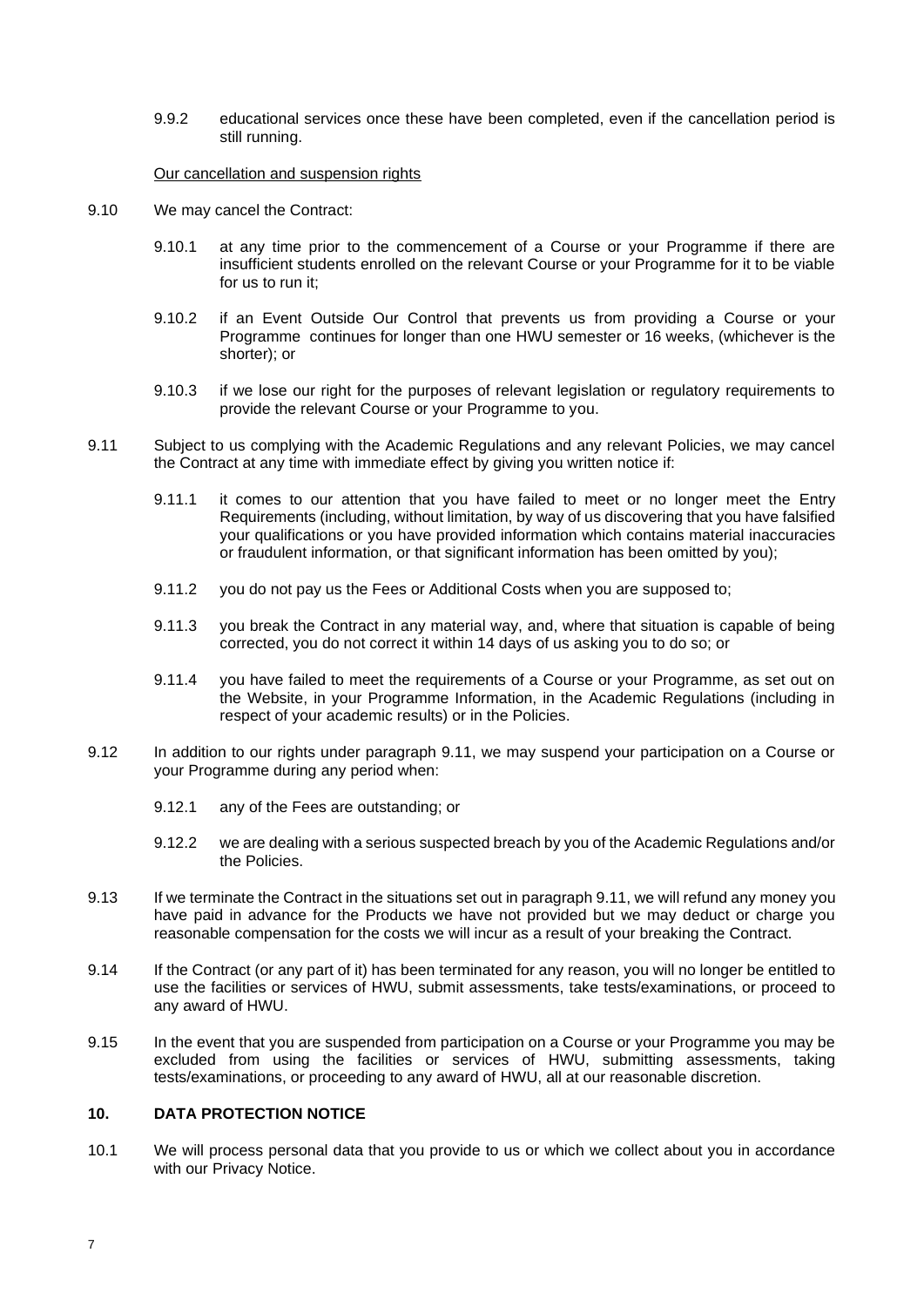- 10.2 We may disclose personal data to third parties as set out in our Privacy Notice.
- 10.3 Please inform us promptly of any change of address or other personal information you have provided to us.

#### **11. LIABILITY**

- 11.1 Subject to paragraph 11.3, we will not be held responsible for (a) any injury to you (financial or otherwise), (b) any damage to your property, caused by another student or by any person who is not an employee or authorised representative of HWU, (c) any delay, disruption, failure or disturbance in the operation of the Internet, (d) issues with your data connection or devices, (e) you failing to (i) have the System Requirements, (ii) apply an update, or (iii) follow our instructions (or those of our suppliers), or (f) any failure by us to perform our obligations to you where this is due to (i) Events Outside Our Control as set out in paragraph 12, or (ii) incorrect details provided by you.
- 11.2 Subject to any other provision of these Terms, if you are a Consumer and we fail to comply with these Terms, we are responsible for loss or damage you suffer that is a foreseeable result of our breaking this Contract or our failing to use reasonable care and skill, but we are not responsible for any loss or damage that is not foreseeable. Loss or damage is foreseeable if either it is obvious that it will happen or if, at the time the Contract was made, both we and you knew it might happen.
- 11.3 Nothing in these terms and conditions shall limit our liability to you for fraud or wilful default or for death or personal injury caused by our negligence or where it would be unlawful to do so.
- 11.4 In all cases our liability to you in connection with your Course or Programme will not exceed the Fees charged to you for the relevant Course or Programme in the previous 12 months from the date of the event giving rise to the claim.

#### **12. EVENTS OUTSIDE OUR CONTROL**

- 12.1 We will not be liable or responsible for any failure to perform, or delay in performing, any of our obligations under these Terms that is caused by an Event Outside Our Control. If an Event Outside Our Control takes place that affects the performance under these Terms:
	- 12.1.1 we will contact you as soon as reasonably possible to notify you;
	- 12.1.2 our obligations under these Terms will be suspended and the time for performance of our obligations will be extended for the duration of the Event Outside Our Control; and
	- 12.1.3 we will restart the delivery of the relevant Course or your Programme and performance of our obligations as soon as reasonably possible after the Event Outside Our Control is over.

#### **13. INTELLECTUAL PROPERTY**

- 13.1 HWU and its licensors will remain the owner of the intellectual property in the Course Materials.
- 13.2 Subject to payment of the Fees and paragraphs 13.3 and 13.4, HWU grants to you a non-exclusive, non-transferable licence to use the Course Materials for the sole purpose of studying for a Course.
- 13.3 Subject to paragraph 13.4, you may not modify, copy, reproduce, re-publish, sub-license, sell, upload, broadcast, transmit, share, lend, hire, disseminate or distribute in any way the Course Materials without our prior written consent.
- 13.4 Students may print and download the Course Materials for their own private study only and not for commercial use.
- 13.5 Use of the Course Materials which is not provided for in paragraph 13.4 or otherwise expressly permitted by HWU will constitute an infringement of either HWU's intellectual property rights and/or that of HWU's licensors.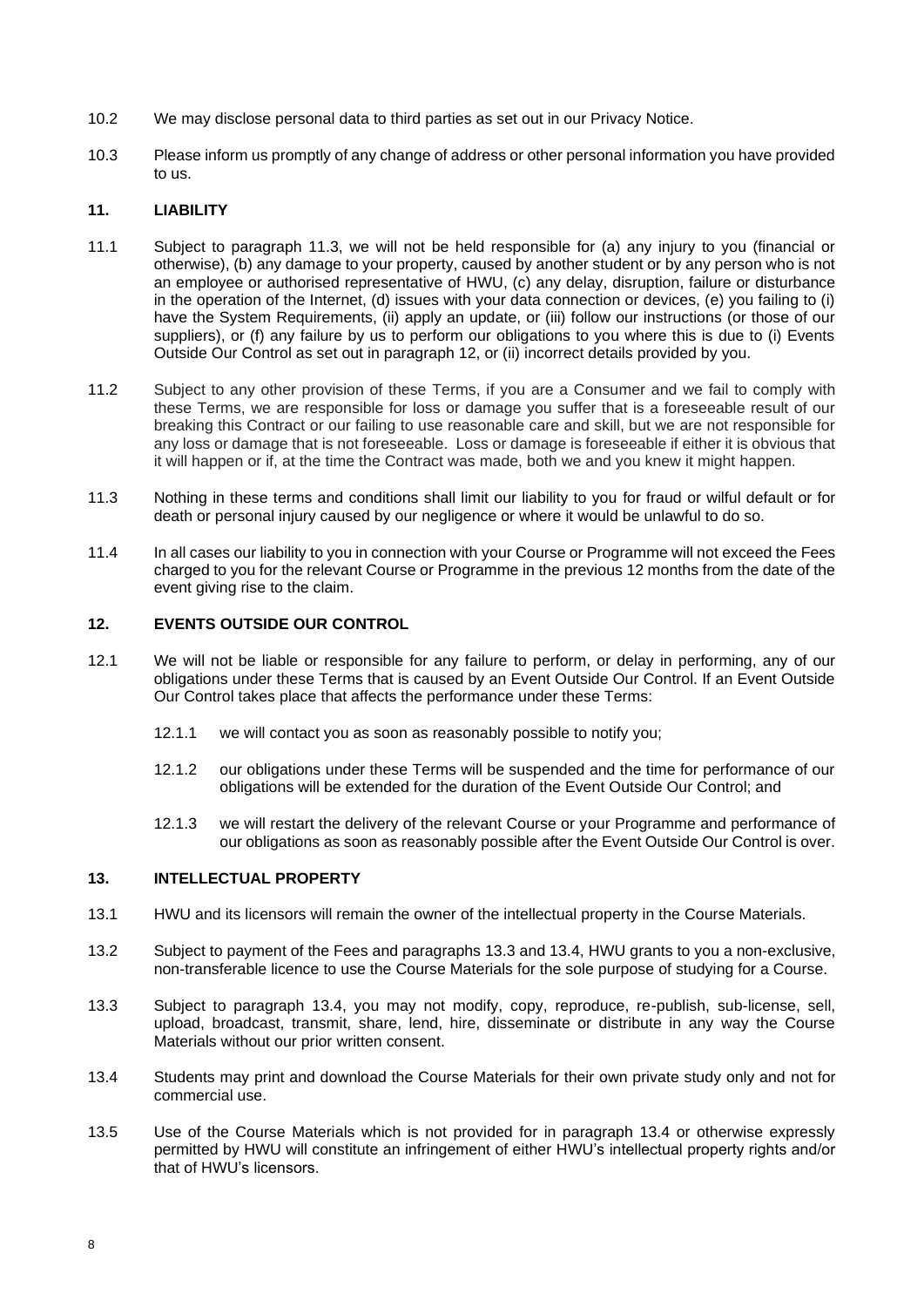13.6 Any recording made available to you as part of a Course or Programme is for personal use only and unless authorised by HWU must not be distributed by you to any other person, published in any form, commercially exploited or uploaded/linked to any file sharing or social media channel. Misuse by you of any such recorded material will be deemed to be misconduct and/or an infringement of HWU's copyright and may lead to disciplinary or other action against you. No intellectual property rights in any such recording shall pass from HWU (or the employees, contractors or tutors of HWU, or HWU's learning partners) to you.

#### **14. COMPLAINTS**

If you have any complaints about the processes or procedures of HWU or a Product, Course or your Programme, you can raise these with us by contacting us at the address in paragraph 16.7. For turther information. please see our Complaints Policy and Procedure at further information, please see our Complaints Policy and Procedure at <https://www.hw.ac.uk/students/studies/complaints/complaints.htm>

#### **15. YOUR RIGHTS AS A CONSUMER**

Where you are a consumer, you have legal rights in relation to the Contract which are not affected by these Terms. Advice about your rights is available from your local Citizen's Advice Bureau.

#### **16. GENERAL**

- 16.1 We may transfer our rights and obligations under these Terms to another organisation. We will always tell you in writing or email if this happens and we will ensure that the transfer does not affect your rights under the Contract.
- 16.2 Courses and Programmes which are purchased by you are non-transferrable.
- 16.3 If we make any changes to these Terms these will be published on our Website.
- 16.4 If we fail to insist that you perform any of your obligations under these Terms, or do not enforce our rights or delay in doing so, that will not mean that we have waived our rights or that you do not have to comply with those obligations. If we do waive a default by you, we will only do so in writing, and that will not mean that we will automatically waive any later default by you.
- 16.5 Each of the paragraphs of these Terms operates separately. If any court or relevant authority decides that any of them or parts thereof are unlawful, the remaining paragraphs and (where applicable) the parts thereof will remain in full force and effect.
- 16.6 The Contract is between you and us only. Except where the Contract is transferred by us pursuant to paragraph 16.1, no other person shall have any rights to enforce it.
- 16.7 Our contact details are as follows:

Heriot-Watt University **Edinburgh** EH14 4AS UK Telephone: +44 (0)131 451 3090 Email: [enquiries@ebs.hw.ac.uk](mailto:enquiries@ebs.hw.ac.uk)

- 16.8 You confirm that you have read these Terms carefully before agreeing to be bound by them.
- 16.9 The Contract and any dispute or claim arising out of or in connection with it or its subject matter or formation (including non-contractual disputes or claims) will be governed by and interpreted in accordance with the laws of Scotland.
- 16.10 Any dispute or claim will be subject to the exclusive jurisdiction of the Scottish courts. Notwithstanding the foregoing, if you are a Consumer then: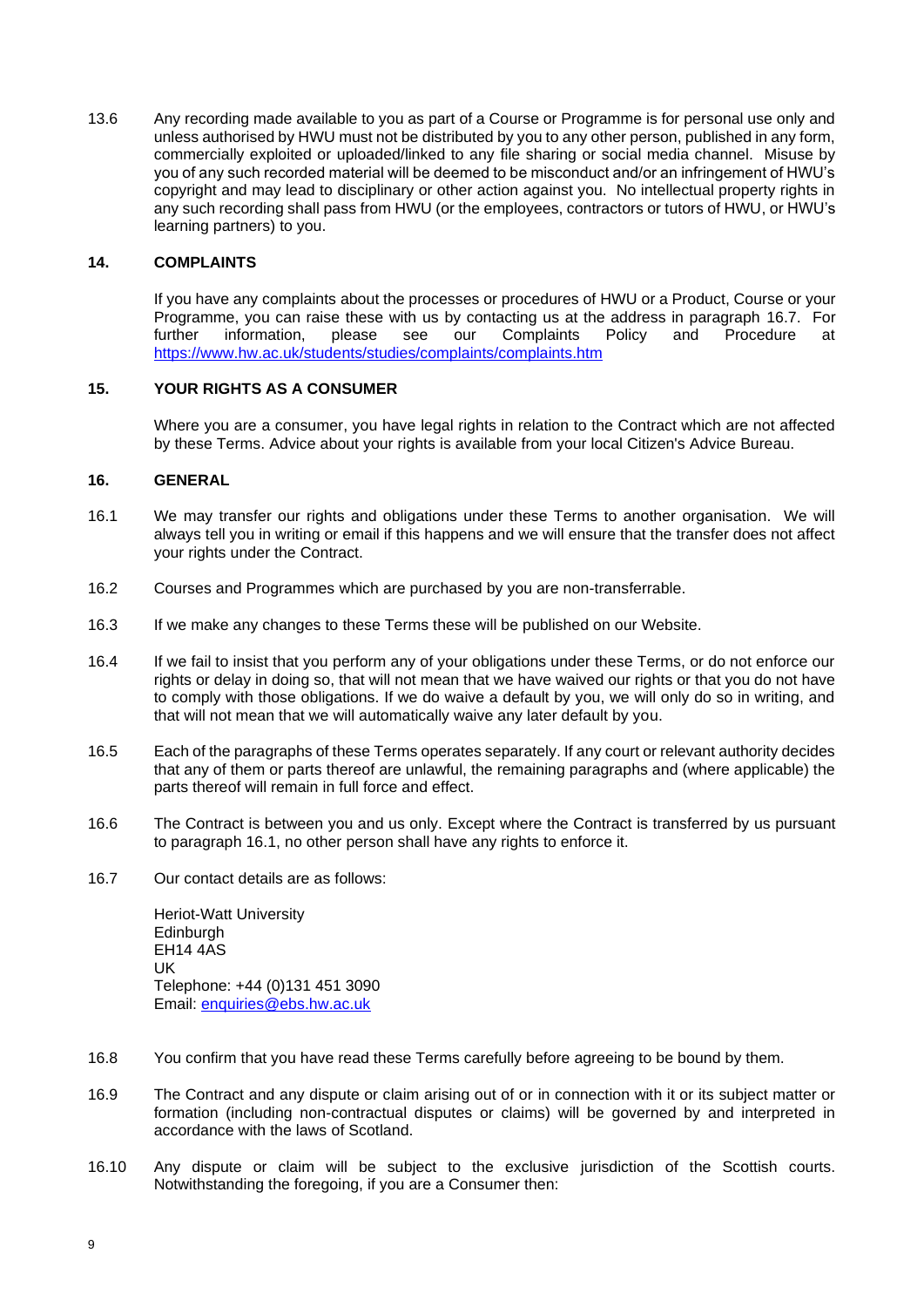- 16.10.1 if you live in England you can bring legal proceedings in either the Scottish or English courts;
- 16.10.2 if you live in Northern Ireland you can bring legal proceedings in either the Northern Irish or the Scottish courts;
- 16.10.3 if you live in the European Union ("EU") or the European Free Trade Area ("EFTA") then you will only be able to raise a claim in the Scottish courts unless Scotland and/or the United Kingdom becomes a signatory to the Lugano Convention or otherwise which provides that, notwithstanding any jurisdiction provisions in an agreement with a Consumer, Consumers in the EU and EFTA may raise claims in the state in which they live; and
- 16.10.4 if you live elsewhere or in all other circumstances then any dispute or claim will be subject to the exclusive jurisdiction of the Scottish courts.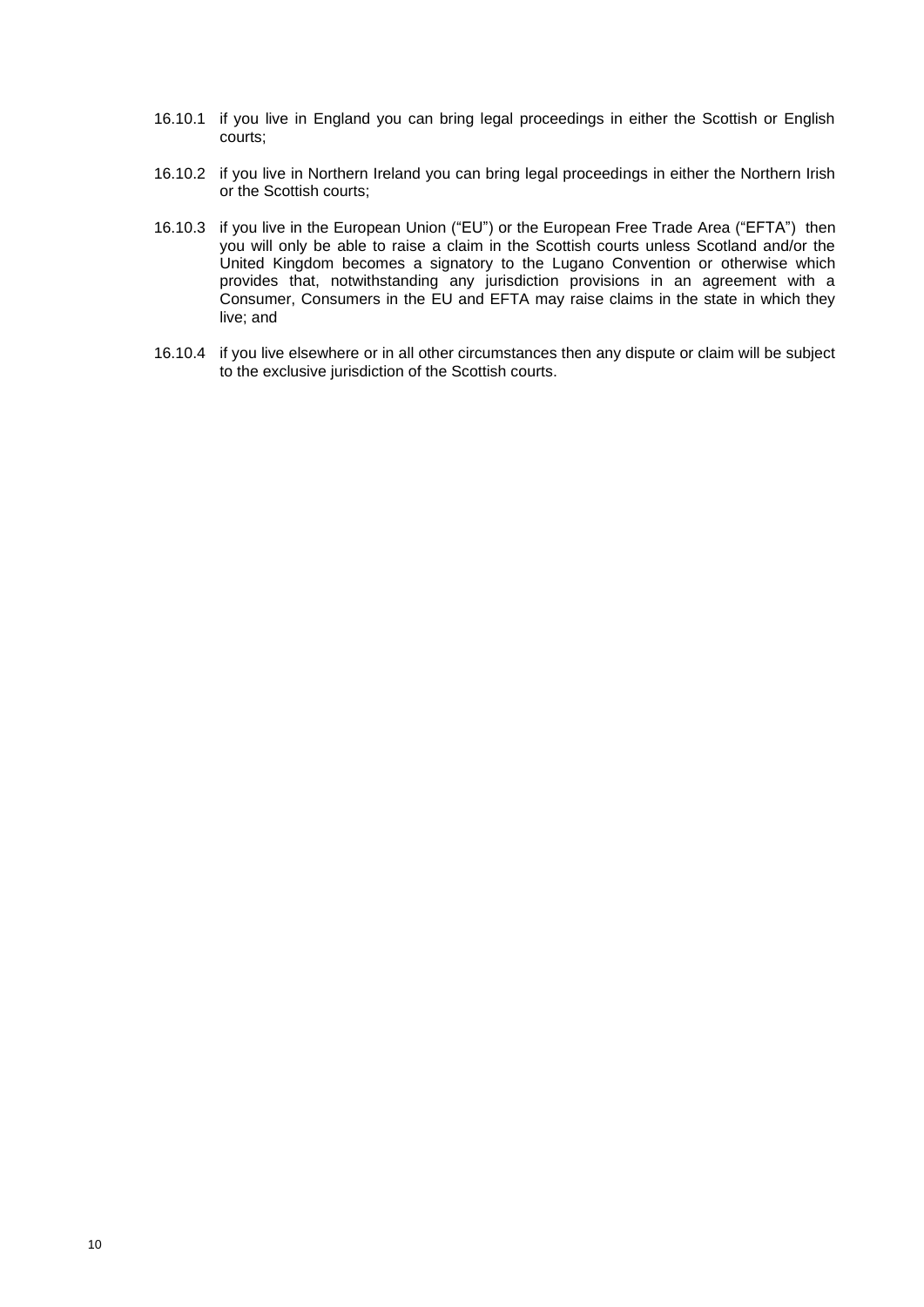#### **Schedule 1**

#### **DEFINITIONS AND INTERPRETATION**

**1.** In these Terms, the following terms have the meanings as set out below:

| "Academic<br><b>Regulations"</b>                   | means the ordinances and regulations of HWU from time to<br>which<br>be<br>time<br>can<br>viewed<br>at<br>http://www1.hw.ac.uk/ordinances/                                                                                                                                                                                                                                                                             |
|----------------------------------------------------|------------------------------------------------------------------------------------------------------------------------------------------------------------------------------------------------------------------------------------------------------------------------------------------------------------------------------------------------------------------------------------------------------------------------|
| "Additional Costs"                                 | means any costs in addition to the Fees which are payable by you<br>to us in connection with a Course or your Programme (including<br>exam fees, tutorials, revision sessions, exam feedback and<br>graduation fees);                                                                                                                                                                                                  |
| "Consumer"                                         | has the meaning given to it in section 2 of the Consumer Rights Act<br>2015;                                                                                                                                                                                                                                                                                                                                           |
| "Contract"                                         | means the contract between you and us for the provision of the<br>Products (being made up of these Terms and the Policies);                                                                                                                                                                                                                                                                                            |
| "Course Materials"                                 | means the online and digital course materials for a Course<br>including the course text, feedback questions and answers, case<br>studies, exam papers, model exam answers and explanations,<br>multiple choice questions with answers and explanations, essay<br>questions, simulations, videos and the online FAQs, together with<br>any modifications, updates and substitutions from time to time in<br>any format; |
| "Course Textbook"                                  | means the hard copy text book which may, subject to availability,<br>be ordered from us in respect of a Course.                                                                                                                                                                                                                                                                                                        |
| "Courses"                                          | means the Edinburgh Business School distance learning courses<br>provided by HWU which are listed on the Website; and "Course"<br>shall be construed accordingly;                                                                                                                                                                                                                                                      |
| "Entry Requirements"                               | means the qualifications or grades you must achieve in respect of<br>Matriculation;                                                                                                                                                                                                                                                                                                                                    |
| <b>Outside</b><br>"Event<br>Our<br><b>Control"</b> | means any event or circumstance which is beyond our reasonable<br>control;                                                                                                                                                                                                                                                                                                                                             |
| "Fees"                                             | means the fees payable by you in relation to a Course or your<br>Programme, as set out on the Website or in your Programme<br>Information (other than the Additional Costs);                                                                                                                                                                                                                                           |
| "Handbook"                                         | means the handbook in relation to a Course or your Programme<br>including the arrangements for delivery of the Course or your<br>Programme, which is updated from time to time and available on<br>the Student Portal;                                                                                                                                                                                                 |
| "Matriculation"                                    | shall have the meaning set out in paragraph 6.2 of these Terms<br>and "Matriculate" shall be construed accordingly;                                                                                                                                                                                                                                                                                                    |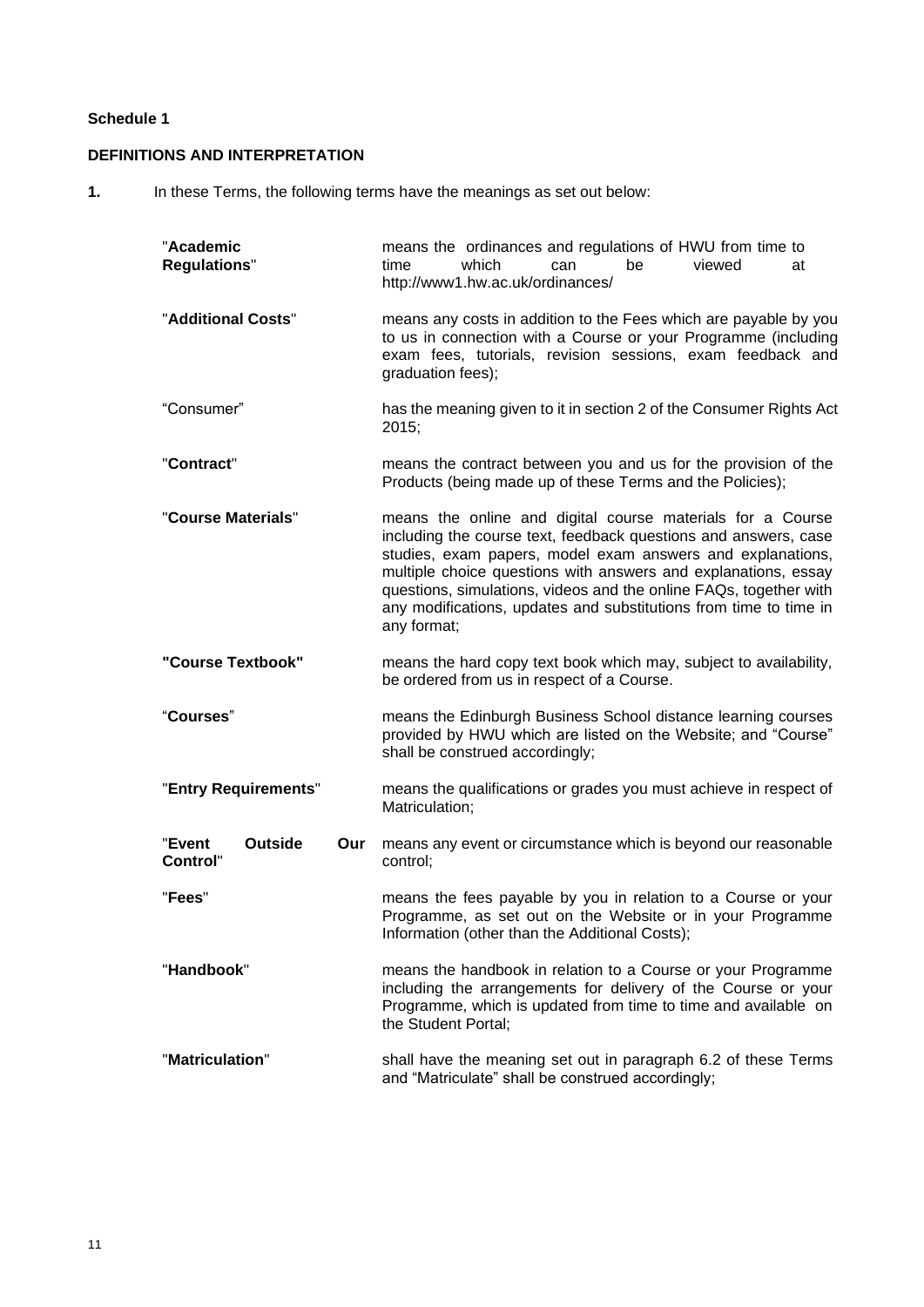| "Policies"                 | means such of rules, policies and procedures of HWU in force from<br>time to time that are relevant to your Course or Programme, and<br>that are made available to you on the Student Portal or otherwise<br>provided to you (including, without limitation, our Refund Policy,<br>Data Sharing Policy, Disciplinary Policy and Complaints Policy &<br>Procedure); |  |  |
|----------------------------|--------------------------------------------------------------------------------------------------------------------------------------------------------------------------------------------------------------------------------------------------------------------------------------------------------------------------------------------------------------------|--|--|
| "Privacy Notice"           | notice<br>found<br>the<br>relevant<br>privacy<br>be<br>means<br>to<br>at<br>https://www.hw.ac.uk/services/information-<br>governance/protect/privacy-and-your-data-rights.htm (as updated<br>from time to time);                                                                                                                                                   |  |  |
| "Products"                 | means the goods, educational services and/or digital content<br>provided by HWU to you pursuant to this Contract; and "Product"<br>shall be construed accordingly;                                                                                                                                                                                                 |  |  |
| "Programme"                | means the distance learning programme of study for which you<br>Matriculate comprising various Courses, the details of which are<br>set out in the Programme Information;                                                                                                                                                                                          |  |  |
| "Programme<br>Information" | means the description of your Programme set out on the Website<br>as at the date you Matriculate and in the Handbook;                                                                                                                                                                                                                                              |  |  |
| "Refund Policy"            | means the applicable refund policy for Edinburgh Business School<br>(as updated from time to time);                                                                                                                                                                                                                                                                |  |  |
| "Student Declaration"      | means either (a) the hardcopy form provided by HWU, or (b) the<br>online form on the Student Portal, setting out various declarations<br>to be given by students when they are commencing or continuing<br>with their Course or Programme.                                                                                                                         |  |  |
| "Student Portal"           | means the online portal which hosts, without limitation, the Course<br>Materials.                                                                                                                                                                                                                                                                                  |  |  |
| "System Requirements"      | means the system requirements and IT functionality set out at:<br>https://www.hw.ac.uk/ebs/study/student-support.htm (as updated<br>from time to time) and any successor website.                                                                                                                                                                                  |  |  |
| "Website"                  | means our website at https://www.hw.ac.uk/ (as updated from time<br>to time) and any successor website.                                                                                                                                                                                                                                                            |  |  |

- **2.** When examples are given in these Terms by using words or phrases such as "including" or "for example" this will not restrict the meaning of the related general words.
- **3.** A reference to a statute or statutory provision is a reference to it as amended, extended or reenacted.
- **4.** A reference to a paragraph is to a paragraph of these Terms.
- **5.** In the event of conflict between these Terms and the Website or Handbook then these Terms shall prevail.

*Version 1.3 Last updated: 22 March 2021*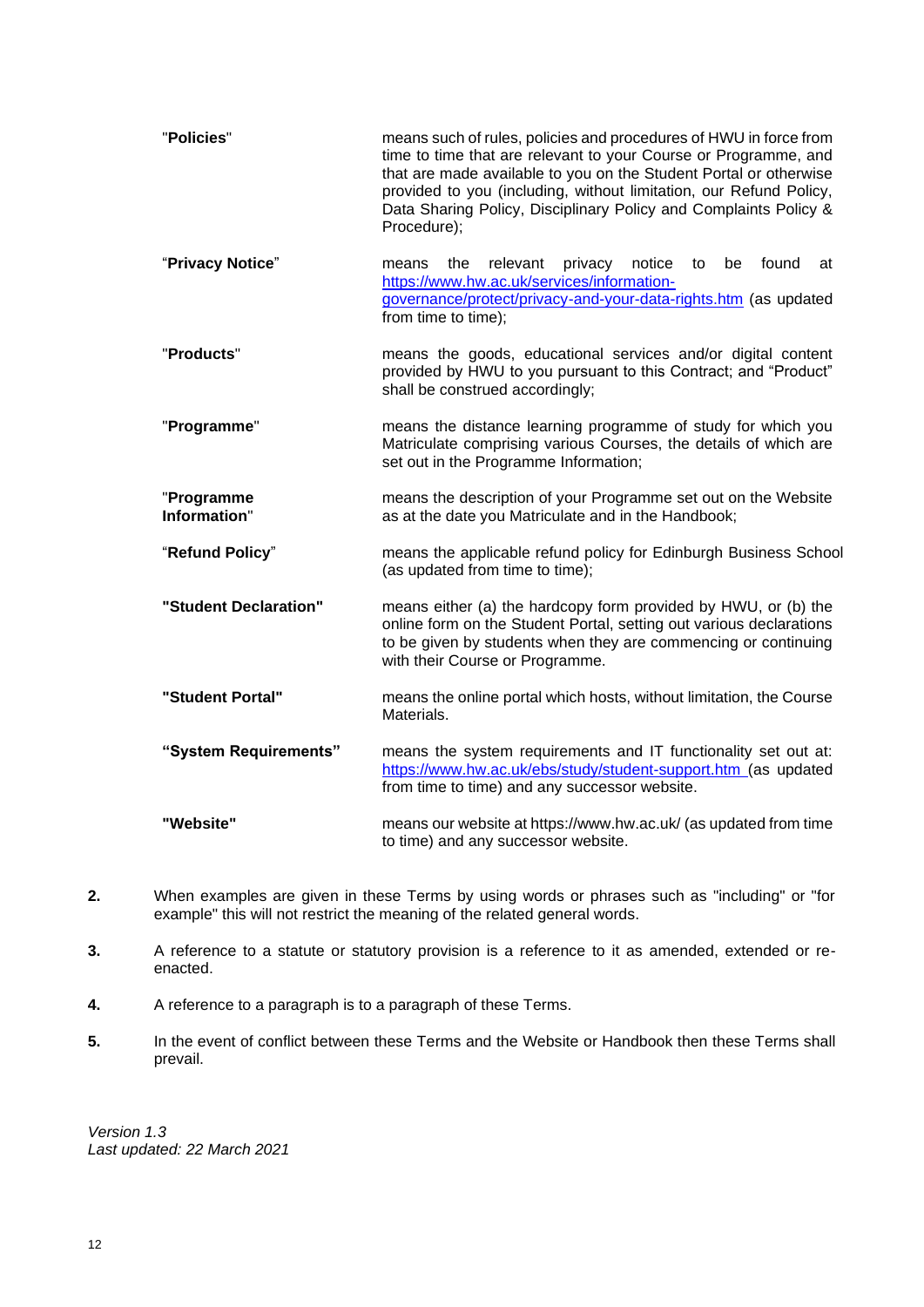#### <span id="page-12-0"></span>**Schedule 2**

# **Cancellation Form**

Heriot-Watt University Edinburgh EH14 4AS UK Email: enquiries@ebs.hw.ac.uk

I hereby give notice that I cancel my contract for studying on the programme/course(s) described below:

| Order Number | Price | Description |
|--------------|-------|-------------|
|              |       |             |
|              |       |             |
|              |       |             |
|              |       |             |
|              |       |             |
|              |       |             |

\_\_\_\_\_\_\_\_\_\_\_\_\_\_\_\_\_\_\_\_\_\_\_\_\_\_\_\_\_\_\_\_\_\_\_\_\_\_\_\_\_\_\_\_\_\_\_\_\_\_\_\_\_\_\_\_\_\_\_\_\_\_\_\_\_\_\_\_\_\_\_\_\_\_\_\_\_\_\_\_\_\_

\_\_\_\_\_\_\_\_\_\_\_\_\_\_\_\_\_\_\_\_\_\_\_\_\_\_\_\_\_\_\_\_\_\_\_\_\_\_\_\_\_\_\_\_\_\_\_\_\_\_\_\_\_\_\_\_\_\_\_\_\_\_\_\_\_\_\_\_\_\_\_\_\_\_\_\_\_\_\_\_\_\_

\_\_\_\_\_\_\_\_\_\_\_\_\_\_\_\_\_\_\_\_\_\_\_\_\_\_\_\_\_\_\_\_\_\_\_\_\_\_\_\_\_\_\_\_\_\_\_\_\_\_\_\_\_\_\_\_\_\_\_\_\_\_\_\_\_\_\_\_\_\_\_\_\_\_\_\_\_\_\_\_\_\_

\_\_\_\_\_\_\_\_\_\_\_\_\_\_\_\_\_\_\_\_\_\_\_\_\_\_\_\_\_\_\_\_\_\_\_\_\_\_\_\_\_\_\_\_\_\_\_\_\_\_\_\_\_\_\_\_\_\_\_\_\_\_\_\_\_\_\_\_\_\_\_\_\_\_\_\_\_\_\_\_\_\_

Name of student

Student ID number

Address of student

Email address and telephone number of student

Signature of student (only if this form is notified on paper)

Date: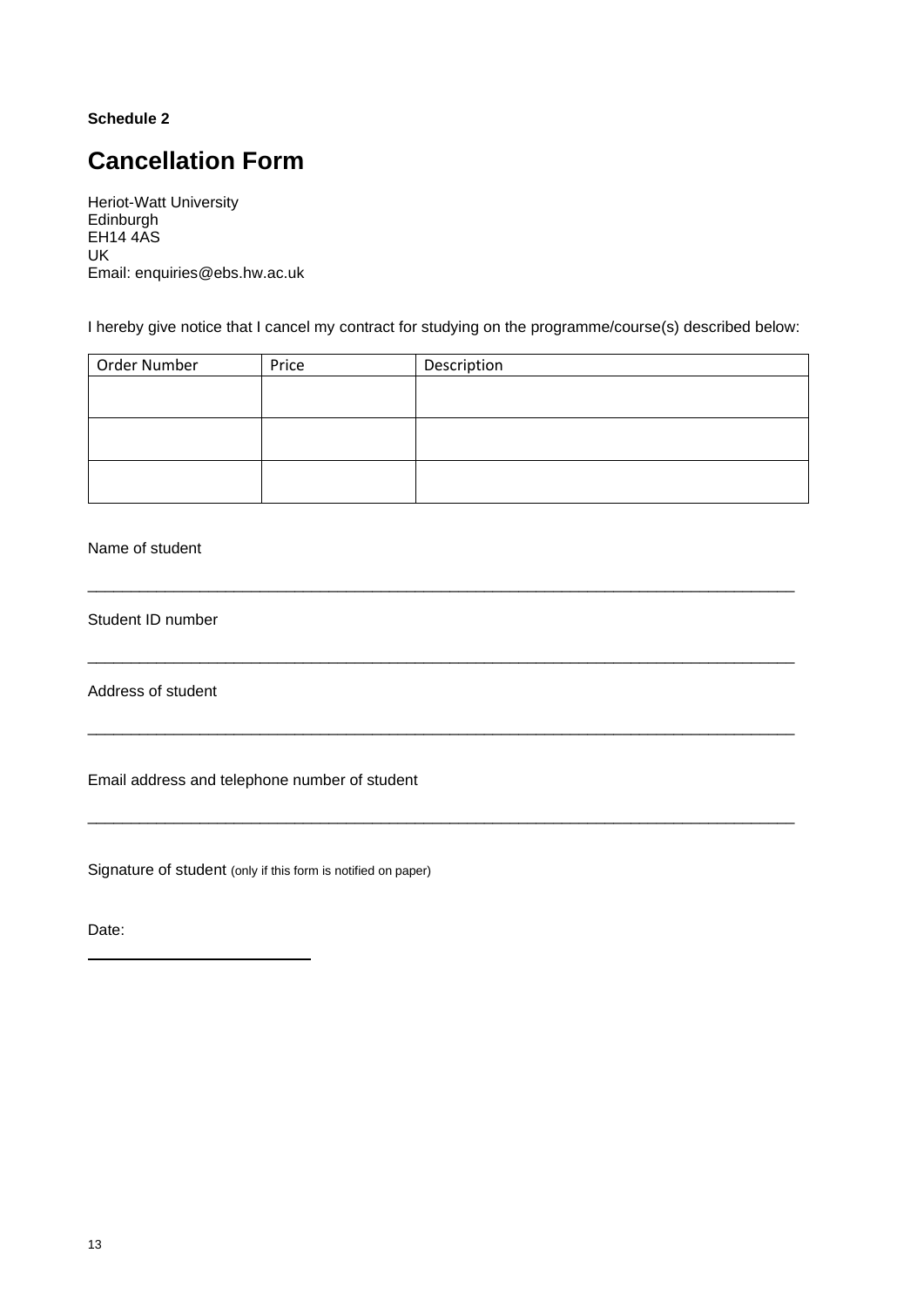## **Terms and Conditions: On-Campus Study**

These terms and conditions ("Terms") set out the basis on which Heriot-Watt University ("us" or "we" or "HWU" or "our") will deliver educational services to students who enrol on one of our Edinburgh Business School fulltime or part-time on-campus Programmes ("you" or "your"). By accepting your Offer, you are agreeing to enter into a contract with us, which is governed by these Terms. If you do not wish to be bound by these Terms you should not accept your Offer. Please note that the capitalised terms have the meanings as set out in Schedule 1 and the Terms are interpreted as described in that Schedule. The Schedules form part of these Terms.

#### **1. ABOUT US**

- 1.1 We are Heriot-Watt University, a company established by Royal Charter in the UK with company registration number RC000216 and a charity registered in Scotland, Charity No: SC000278, whose registered address is Lord Balerno Building, Edinburgh Campus, Edinburgh, Scotland, EH14 4AS. You can contact us at this address or at the email address [enquiries@ebs.hw.ac.uk.](mailto:enquiries@ebs.hw.ac.uk) Further contact details can be found at paragraph 15.5.
- 1.2 We are responsible for all academic matters relating to your Programme including academic regulation and is the awarding body. The Academic Regulations relevant to your Programme are available at: [http://www1.hw.ac.uk/ordinances/.](http://www1.hw.ac.uk/ordinances/)

#### **2. YOUR APPLICATION AND OUR CONTRACT**

- 2.1 You declare that all the information included in your Application is true, accurate and complete to the best of your knowledge and belief.
- 2.2 The Offer is our offer to provide your Programme to you on these Terms and subject to you meeting the Entry Requirements.
- 2.3 Subject to the satisfaction of any conditions pursuant to paragraphs 2.5, 2.7 and 3.3, the receipt by HWU of your acceptance of your Offer within the required timescale set out in your Offer will constitute your acceptance of a place on the Programme and at which point a Contract will come into existence between you and us.
- 2.4 The Contract is subject to these Terms and from the point of Matriculation you will be asked to agree that your Contract is also subject to the Academic Regulations and the Policies.
- 2.5 The Offer we make to you may be conditional or unconditional. If your Offer is conditional, we will set out the conditions which you will need to fulfill in order to be admitted onto your Programme.
- 2.6 If it is discovered that your Application contains material inaccuracies or fraudulent information, or that significant information has been omitted from your Application form, we may withdraw or amend your Offer, or terminate the Contract pursuant to paragraph 7.7.1, according to the circumstances, without liability to you and we shall not be responsible for any related or ancillary costs or losses you incur.
- 2.7 If you have not fulfilled the conditions of your Offer and thus not met the Entry Requirements before the date notified to you in your Offer or any other date notified to you, we reserve the right to withdraw your Offer or defer your Application, on your request, to a subsequent date of entry to give you an opportunity to meet the conditions and Entry Requirements.

#### **3. MATRICULATION**

3.1 In order to commence your study on your Programme you must matriculate with HWU as the administrative act of becoming a student of HWU including (i) entering into the Student Declaration, and (ii) completing a proof of identity process ("**Matriculation**"), and pay all applicable Fees for your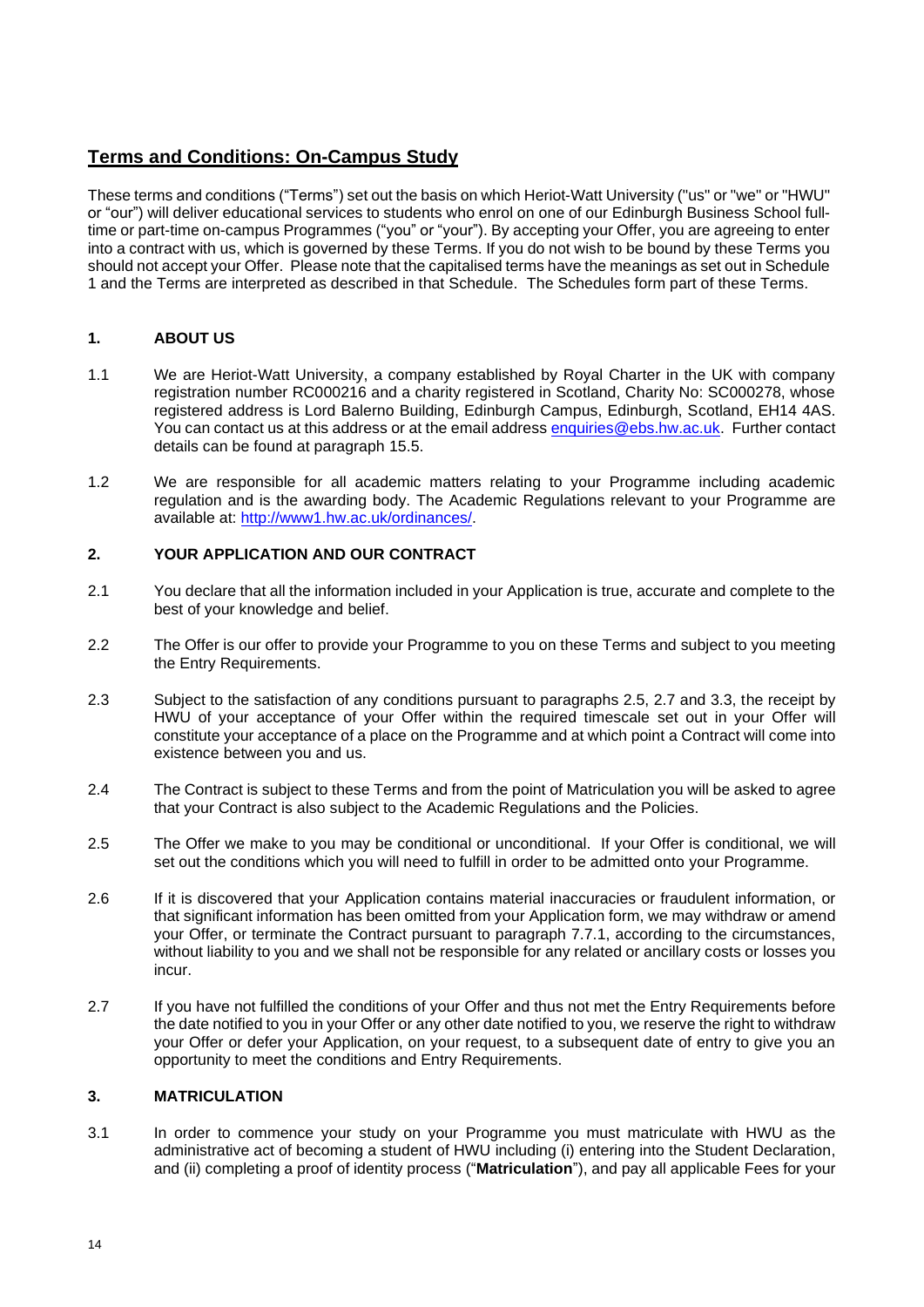Programme notified to you for payment on Matriculation in respect of the academic year for which you are enrolling (as specified in paragraph 6).

- 3.2 You must have completed the Matriculation process at the start of your studies on the Programme and at the commencement of every academic year thereafter until you have completed the Programme. This is to confirm your intention to continue your Programme and will not create a new contract in respect of your Programme. As part of Matriculation you must complete the proof of identity process in person unless we agree otherwise in writing.
- 3.3 If you do not accept your Offer within 14 days of the start of your Programme we reserve the right to refuse to matriculate you and withdraw you from your Programme (without liability). Students who are not matriculated are not entitled to attend classes or participate in assessments for any Courses.
- 3.4 To complete Matriculation you must provide to us proof of your identity and proof that you have satisfied all of the Entry Requirements in the form of original official documents, certificates issued by a recognised awarding body and official translations of any certificates which are issued in any language other than English. Failure to provide such evidence to our satisfaction may result in the termination of your Offer or the termination of your Contract.
- 3.5 By completing the Matriculation process, you warrant and represent that:
	- 3.5.1 you have an immigration status that entitles you to undertake your Programme (as required by paragraph 4) at your principal HWU Group campus of study;
	- 3.5.2 you have met all of the Entry Requirements;
	- 3.5.3 the information provided by you to us in your Application (a) is true, accurate and complete, and (b) does not omit any material information relevant to (i) your Application, (ii) your attendance as a student of HWU, or (iii) your immigration status; and
	- 3.5.4 you will comply with the Academic Regulations and Policies and that you have read and will be familiar with the information contained in the Handbook.
- 3.6 You should note that your progression on your Programme and any final award is not guaranteed and is dependent on your academic performance.

#### **4. IMMIGRATION AND VISAS**

- 4.1 You will need to demonstrate prior to the completion of Matriculation that you have an official valid immigration status and/or visa to undertake your Programme at your principal HWU Group campus of study. You are responsible for applying and paying for any necessary student visas for all locations in which you will be studying.
- 4.2 If you fail to provide proof of identity, evidence of meeting the Entry Requirements specified for you, or evidence of your right to study in the location as applicable, we will be entitled to not allow you to matriculate, cancel the Contract on written notice to you, or suspend you from your Programme and in each case without liability to you and we shall not be responsible for any related or ancillary costs or losses you incur.
- 4.3 You must take responsibility for ensuring that you comply with the terms of your visa whilst studying with HWU. Should you wish to take up paid employment on a part time basis, you should ensure that such work does not exceed that allowed by law in the relevant territory.
- 4.4 If you choose to withdraw from the Programme or your studies on the Programme, or the Contract is terminated for any reason, or if you are granted permission to interrupt your Programme, we will be under an obligation to inform the appropriate authorities and this may affect the validity of your visa and your ability to enter and/or remain in the relevant territory.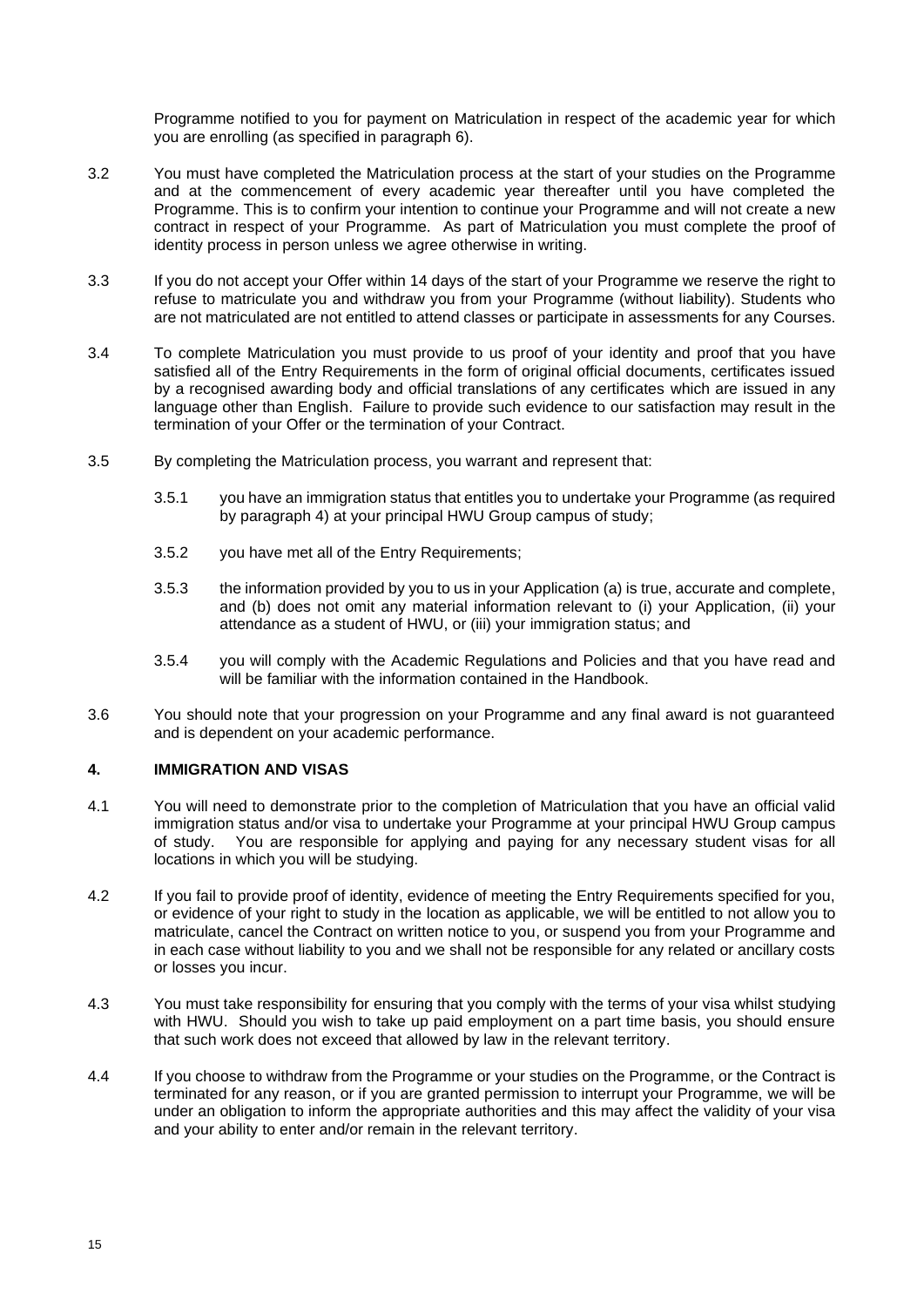- 4.5 If your visa or your entitlement to study in a location is revoked for any reason, we will interrupt or terminate the Contract. In such circumstances you may not be entitled to a refund of any Fees already paid.
- 4.6 Where you are required to spend an academic term or a period of study at one of HWU Group's other campus locations (as referred to in paragraph 6.7) then, prior to commencing the relevant Programme, you will undertake due and diligent enquiries and determine (to the extent that you are able to do so) that you meet the requirements of the appropriate immigration authorities in the relevant location in respect of obtaining an official valid immigration status and/or visa in order to undertake a period of study at such location. In the event that you fail to obtain such immigration status or visa on or by the commencement of such period of study then we shall be entitled to terminate the Contract pursuant to paragraph 7.7.4 without liability to you and we shall not be responsible for any related or ancillary costs or losses you incur.

#### **5. RIGHTS AND OBLIGATIONS**

- 5.1 Subject to our right to make changes pursuant to paragraph [5.3,](#page-15-0) we will use reasonable endeavours to deliver your Programme in accordance with the Academic Regulations and with our Policies.
- 5.2 You agree to:
	- 5.2.1 comply with the Academic Regulations;
	- 5.2.2 obtain and maintain an immigration status that entitles you to undertake your Programme;
	- 5.2.3 satisfy all reasonable requirements of your Programme, including in relation to attendance; and
	- 5.2.4 comply with the Academic Regulations and Policies from Matriculation (including those in relation to health and safety and information security).
- <span id="page-15-0"></span>5.3 We may make any changes to your Programme, a Course and any Course Materials:
	- 5.3.1 which are necessary due to Events Outside Our Control;
	- 5.3.2 which are necessary to comply with any applicable law or safety requirement; and/or
	- 5.3.3 in order to improve the quality of educational services and/or improve or update a Course or the Programme, in order to meet the latest requirements of HWU, in order to bring the Contract in line with best practice activities, in response to student feedback, and/or due to a lack of student demand for certain courses, provided such changes do not materially affect the nature or quality or the outcomes of your Programme.
- <span id="page-15-1"></span>5.4 If we are required to make a change pursuant to paragraph 5.3, we shall notify you as soon as reasonably practicable and if you are a Consumer and reasonably believe that the proposed change will prejudicially affect you, you may cancel the Contract and withdraw from your Programme without any liability to pay further Fees in relation to your Programme.
- 5.5 Unless otherwise agreed in advance in writing by us, all exams which you sit in respect of your Programme will be taken at the HWU Group campus which is your principal place of study.
- 5.6 Where you have a sponsor or are undertaking the Course or Programme as part of your employment then you will make your sponsor or employer (as the case may be) aware of these Terms and, in particular, paragraph 6.
- 5.7 You will be bound by these Terms notwithstanding who pays the Fees.

#### **6. FEES AND PAYMENTS**

6.1 The amount of the Fees payable and the date(s) for payment are set out in the Offer.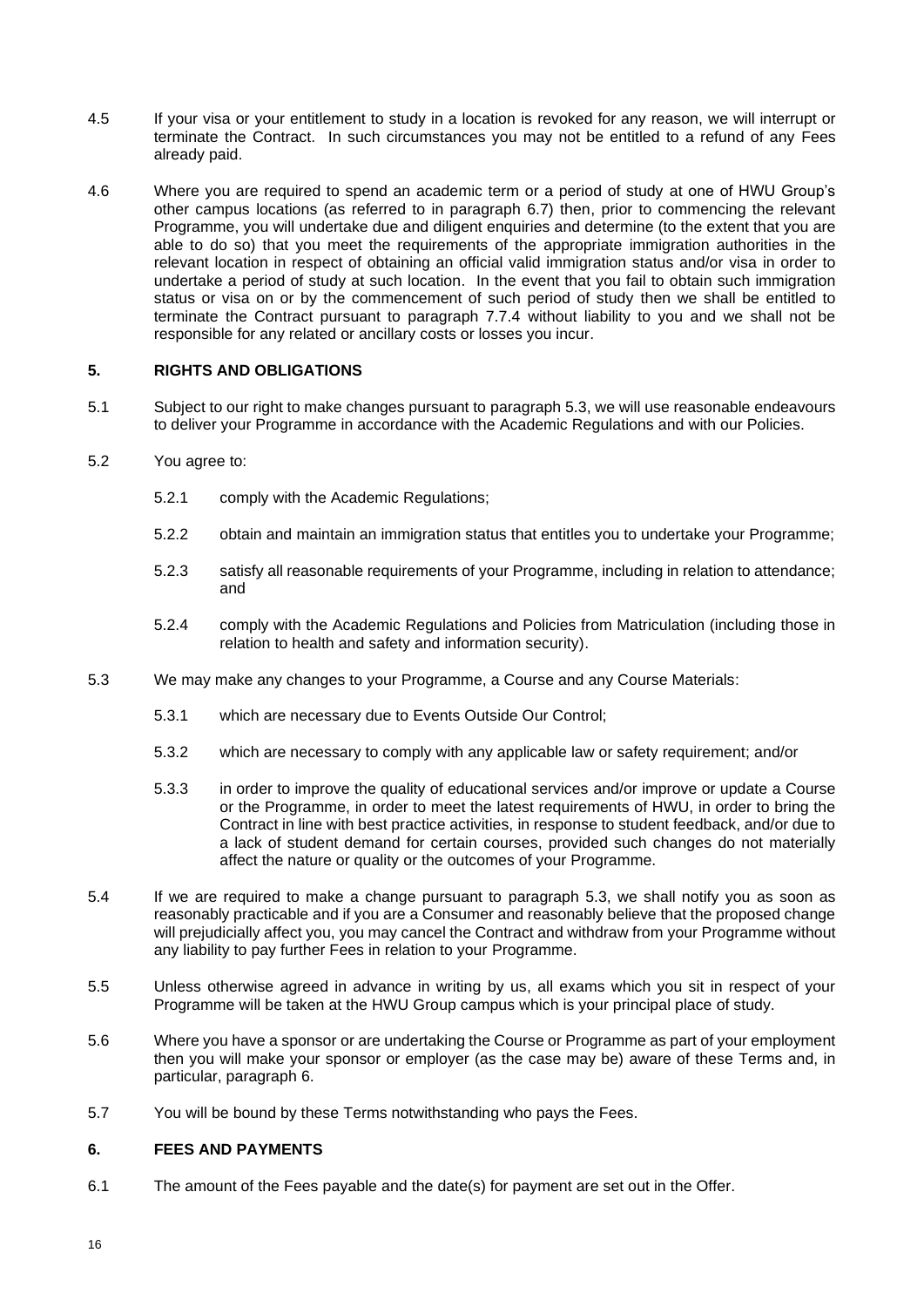- 6.2 Fees are subject to annual review and revision (as applicable). In deciding upon increases in tuition fees in respect of any subsequent year of study, we will take into consideration such factors as inflation, market competition, compliance with applicable law and other external factors outwith our control. Any changes will be notified to you and you will be entitled to consider if you wish to continue with your Programme.
- 6.3 You may be required to pay a deposit in order to secure your place on your Programme. If you are required to pay a deposit, this will be stated in your Offer and such deposit will be payable on acceptance of your place on the Programme within two weeks of the date of the Offer. If you do not pay the deposit, your Offer may be withdrawn without further notice. It is therefore essential that you have funding for your deposit in place before you apply to HWU. Such deposits are non-refundable except as described in our Refund Policy or in accordance with your right to cancel under paragraph 7.2.
- 6.4 The Fees must be paid to us directly by you unless you produce satisfactory evidence that such Fees will be paid by a sponsoring authority on receipt of an invoice. You will be personally liable to pay your Fees if a sponsoring authority fails to do so. Fees paid are not transferrable.
- 6.5 The award of scholarships, bursaries, grants, waivers or financial assistance in respect of the Fees is at our absolute discretion.
- 6.6 Where your Programme requires you to purchase additional goods and/or services from us (including travel or accommodation (other than as set out in paragraph 6.7 below)) any Additional Costs will be as set out in and payable in accordance with your Programme Information. Where you spend a period of study at another HWU Group campus pursuant to paragraph 6.7 then you will be required at your own cost to obtain and maintain travel health insurance of an adequate and appropriate coverage from a reputable insurer during such period of study. Upon HWU's request, you shall without delay provide evidence to HWU of such insurance and premiums paid.
- 6.7 For students studying a Programme which involves spending an academic term or a period of study in one of HWU Group's other campus locations (as set out in the Programme Information or otherwise confirmed by us), you will be provided with (included within the Fees paid by you unless otherwise stated by us):
	- 6.7.1 return economy flights from your principal HWU Group campus of study to such other HWU Group campus location; and
	- 6.7.2 accommodation in such other HWU Group campus location for the duration of such academic term or period of study,

subject to the terms of such arrangements which will be provided to you. Please note that if you cancel your Contract once a booking for travel has been made by HWU then (a) you will be liable to reimburse HWU for the cost of such travel, and (b) you consent to HWU deducting such costs from any deposit, Fees or Additional Costs which you have already paid to HWU. For the avoidance of doubt, (a) if you choose not to spend an academic term or a period of study at another HWU Group campus then, unless otherwise agreed in writing by HWU, no refund of Fees will be payable by HWU to you, and (b) HWU will not be responsible for the costs of any accommodation and other travel and subsistence expenses at your principal HWU Group campus of study and you agree that you are solely responsibility for these.

- 6.8 If you fail to pay the Fees to us when they are due, we will take steps to recover the Fees in accordance with our legal rights and remedies. We may also withhold any award that would otherwise be issued by us in relation to your Programme and prevent you from attending any graduation ceremonies.
- 6.9 You acknowledge that, subject to these Terms, you are liable for the full amount of the Fees payable in respect of each academic year which you matriculate for, regardless of whether or not you complete or pass that part of your Programme.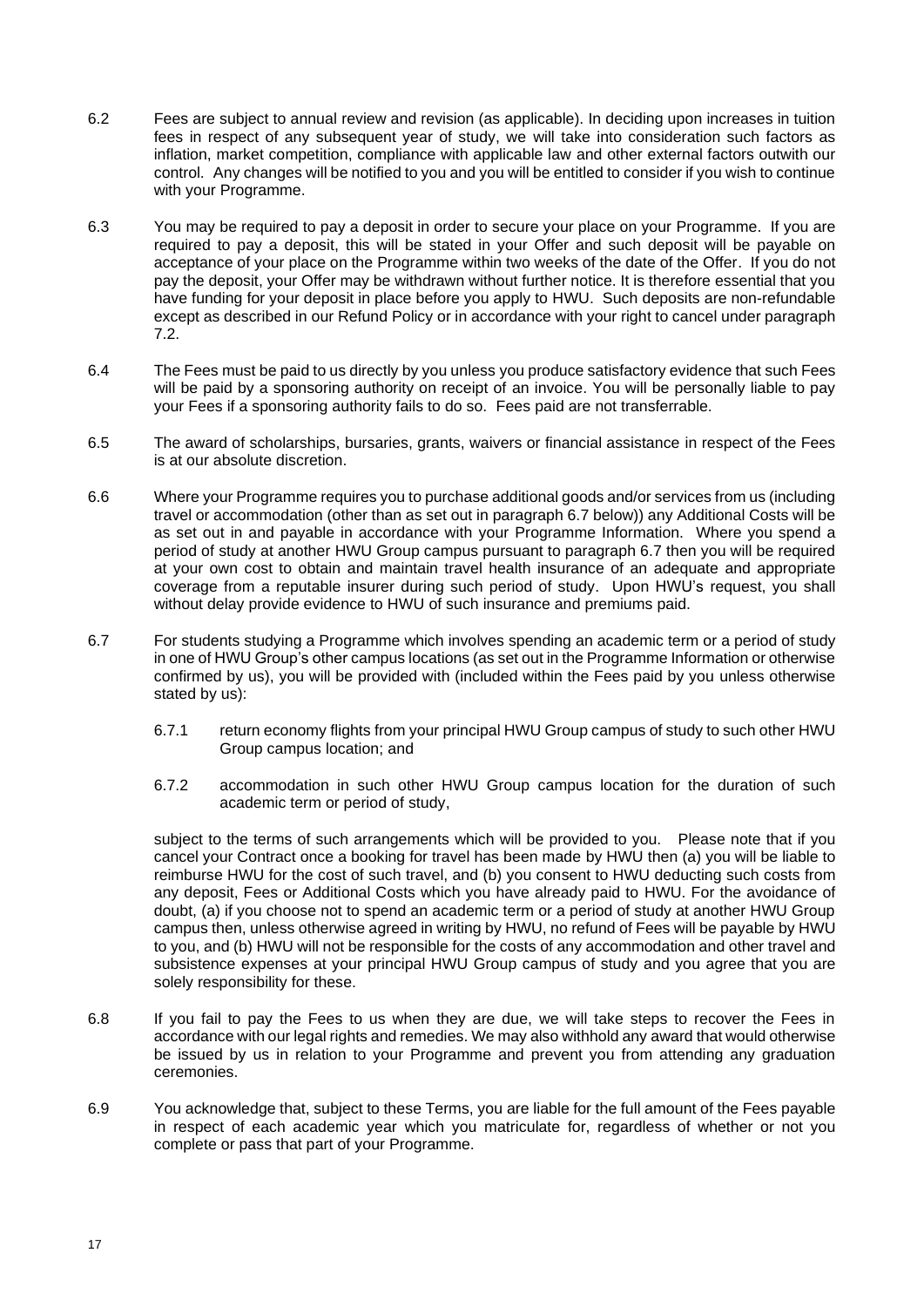- 6.10 There is no general entitlement to a refund of Fees once you have started your Programme. However, refunds of Fees will be given by HWU:
	- 6.10.1 in the case of overpayment or receipt of sponsorship after payment of the Fees has been made; and
	- 6.10.2 where you are a Consumer, pursuant to paragraph [7.2,](#page-17-0) 7.3 or 8.
- 6.11 In any other circumstance, a refund of Fees may be made if you withdraw from a Programme in accordance with our Refund Policy.

#### **7. DURATION AND CANCELLATION OF THE CONTRACT**

- 7.1 The Contract will continue until your completion of your Programme unless:
	- 7.1.1 it is cancelled earlier in accordance with these Terms; or
	- 7.1.2 where the duration of your Programme is more than one academic year, you fail to matriculate on your Programme for the subsequent academic years, in which case it will end at the end of the last academic year unless your failure to re-enrol is due to you taking period of absence as agreed by HWU from your Programme.

#### **Paragraphs 7.2 to 7.4 (inclusive) shall only apply where you are a Consumer.**

#### Your Cancellation rights

- <span id="page-17-0"></span>7.2 If you accept our Offer by means of distance communication (i.e. there has been no face to face contact between you and HWU at the time you accept the Offer), you have a right to cancel the Contract within 14 days from the date the Contract is formed (i.e. from your acceptance of our Offer in accordance with paragraph 2.3) without giving any reason by informing us by a clear statement. To cancel, you may use the model cancellation form in Schedule 2 but it is not obligatory. If you use the model cancellation form you can send it by post or by email [to](mailto:to_admissons@arts.ac.uk) the addresses in paragraph 15.5. You may also write to us or email us at those addresses. Subject to paragraph 7.3, if you cancel the Contract in this way we will reimburse any deposit, Fees and Additional Costs you have paid (if any) within 14 days of the date on which you inform us that you wish to cancel.
- 7.3 If your Programme is due to commence within the 14 day period referred to in paragraph 7.2, you will only be able to commence your Programme on its due date if you provide us with an express request to do so. If we need to book your travel to another HWU Group campus within this 14 day period then you will be liable for such travel costs in accordance with paragraph 6.7 if you cancel your Contract once this booking is made. If you cancel your Contract in the circumstances set out in this paragraph 7.3 then you will be liable to pay for any services provided to you under this Contract up to the receipt by HWU of a clear statement of cancellation from you. You will have no right to cancel any services provided to you under this Contract once they have been fully performed (and you hereby acknowledge that your cancellation rights would be lost in such circumstances).
- 7.4 In addition to your rights under paragraph [7.2,](#page-17-0) you may cancel the Contract if:
	- 7.4.1 we break the Contract in any material way and do not correct the situation within 14 days of you asking us in writing to do so;
	- 7.4.2 an Event Outside Our Control prevents us from providing the services to you under this Contract for 3 consecutive weeks or more; or
	- 7.4.3 the events set out in paragraphs [5.4](#page-15-1) or 6.2 arise.
- 7.5 If you wish to withdraw from your Programme and receive a refund of the Fees in any other circumstances other than those described in paragraph [7.2](#page-17-0) (where you are a Consumer), then we will consider your request in accordance with our Refund Policy.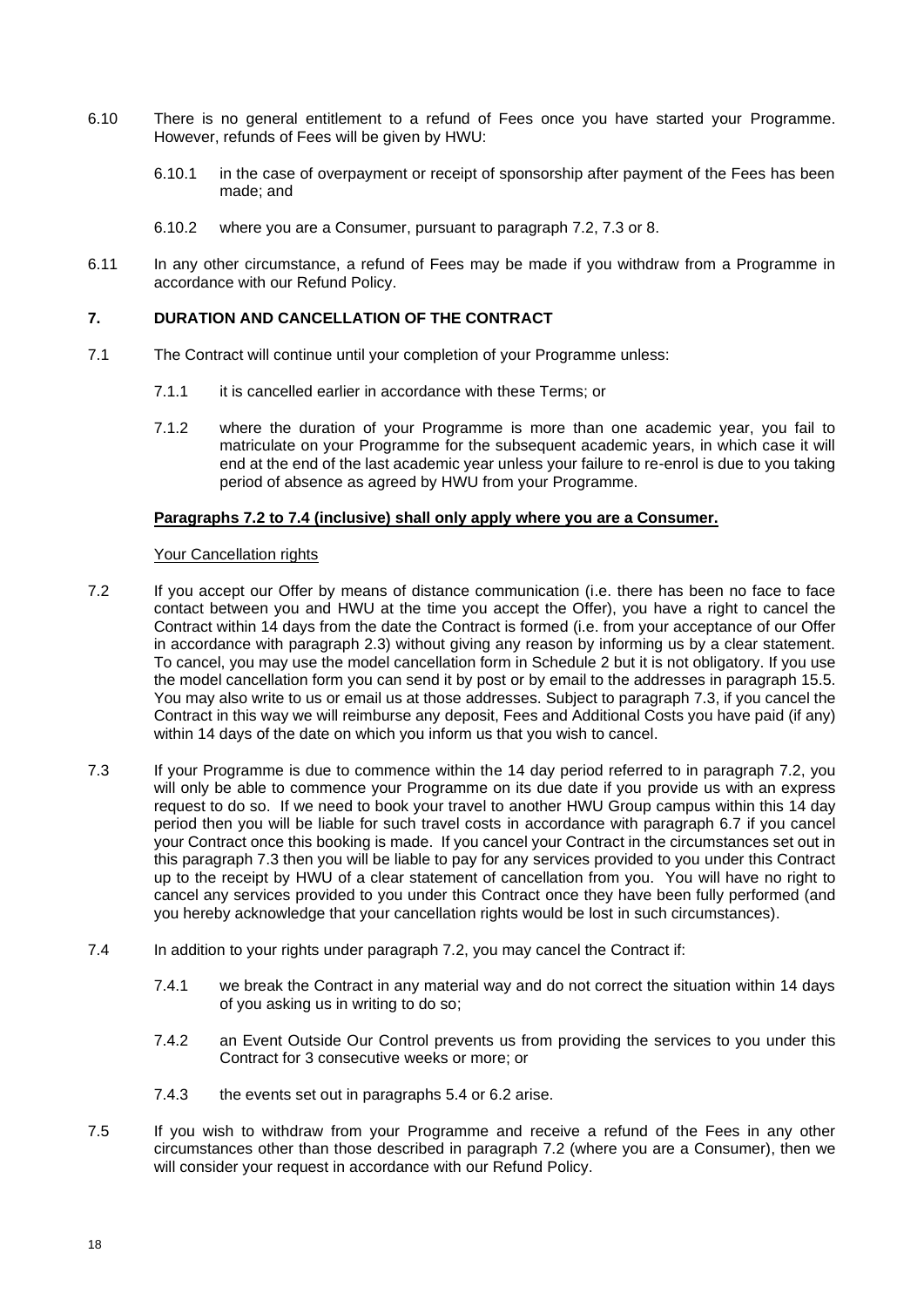#### Our cancellation and suspension rights

- <span id="page-18-1"></span>7.6 We may cancel the Contract:
	- 7.6.1 at any time prior to the commencement of your Programme if there are insufficient students enrolled on your Programme for it to be viable for us to run your Programme;
	- 7.6.2 if an Event Outside Our Control that prevents us from providing your Programme continues for longer than one HWU term or 16 weeks (whichever is the shorter); or
	- 7.6.3 if we lose the right for the purposes of relevant legislation or regulatory requirements to provide your Programme to you.
- <span id="page-18-0"></span>7.7 Subject to us complying with the Academic Regulations and any relevant Policies we may cancel the Contract at any time with immediate effect by giving you written notice if:
	- 7.7.1 it comes to our attention that you have failed to meet or no longer meet the Entry Requirements (including by way of us discovering that you have falsified your qualifications or your Application contains material inaccuracies or fraudulent information, or that significant information has been omitted from your Application);
	- 7.7.2 you do not pay us the Fees or Additional Costs when you are supposed to;
	- 7.7.3 at any time you are not able to demonstrate by producing appropriate documentation satisfactory to HWU that you have an immigration status entitling you to undertake your Programme at your principal HWU Group campus of study;
	- 7.7.4 where you are required to spend an academic term or a period of study at one of HWU Group's other campus locations pursuant to paragraph 6.7, you fail to obtain an official valid immigration status and/or visa at such location for the relevant period;
	- 7.7.5 you break the Contract in any material way, and, where that situation is capable of being corrected, you do not correct it within 14 days of us asking you to do so; or
	- 7.7.6 you have failed to meet the requirements of your Programme, as set out in your Programme Information, the Academic Regulations (including in respect of your attendance or academic results) or the Policies.
- 7.8 In addition to our rights under paragraph [7.7](#page-18-0) we may suspend your participation on your Programme during any period when:
	- 7.8.1 any of the Fees are outstanding;
	- 7.8.2 we reasonably suspect that you do not have an immigration status that entitles you to undertake your Programme; or
	- 7.8.3 we are dealing with a serious suspected breach by you of the Academic Regulations and/or the Policies.
- 7.9 If the Contract has been terminated (for any reason), you will no longer be entitled to attend lectures, classes or seminars, use HWU's facilities or services, submit assessments, take tests/examinations, or proceed to any award of HWU. In the event that you are suspended from participation on your Programme you may be excluded from attending lectures, classes or seminars, using HWU's facilities or services, submitting assessments, taking tests/examinations, or proceeding to any award of HWU at our reasonable discretion.

#### **8. REPAYMENT OF FEES ON CANCELLATION**

If you cancel the Contract under paragraph 7.2, 7.3 or 7.4 (if you are a Consumer) or we cancel the Contract under paragraph [7.6](#page-18-1) or 7.7 then you will not have to pay any further Fees and we will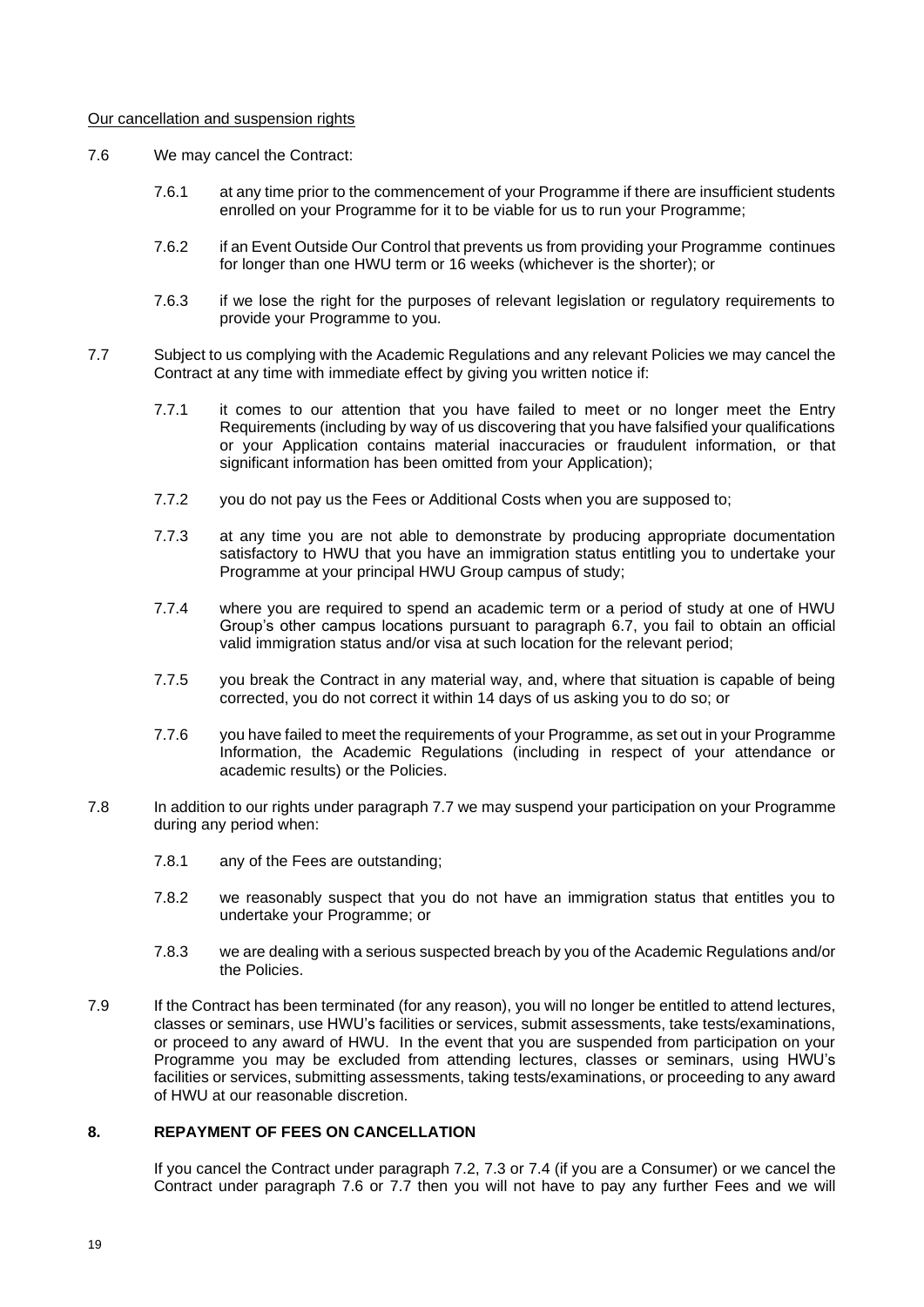consider any request for a refund of Fees in respect of that academic year in accordance with our Refund Policy.

#### **9. DATA PROTECTION NOTICE**

- 9.1 We will process personal data that you provide to us or which we collect about you in accordance with our Privacy Policy.
- 9.2 We may disclose personal data to third parties as set out in our Privacy Policy.
- 9.3 You shall inform us promptly of any change of address or other personal information you have provided to us.

#### **10. LIABILITY**

- 10.1 Whilst we take all reasonable care to ensure the safety and security of our students whilst on the premises of the HWU Group, we cannot accept responsibility, and expressly we exclude liability, for loss or damage to your personal property (including computer equipment and software). You are advised to insure your property against theft and other risks.
- 10.2 Subject to paragraph 10.4 we shall not be held responsible for any (a) injury to you (financial or otherwise), (b) any damage to your property, caused by another student, or by any person who is not an employee or authorised representative of HWU, (c) any delay, disruption, failure or disturbance in the operation of the Internet, (d) issues with your data connection or devices, (e) you failing to (i) have the System Requirements, (ii) apply an update, or (iii) follow our instructions (or those of our suppliers), or (f) any failure by us to perform our obligations to you where this is due to (i) Events Outside Our Control as set out in paragraph 11, or (ii) incorrect details provided by you.
- 10.3 Subject to any other provision of these Terms, if you are a Consumer and we fail to comply with these Terms, we are responsible for loss or damage you suffer that is a foreseeable result of our breaking this contract or our failing to use reasonable care and skill, but we are not responsible for any loss or damage that is not foreseeable. Loss or damage is foreseeable if either it is obvious that it will happen or if, at the time the contract was made, both we and you knew it might happen.
- 10.4 Nothing in these terms and conditions shall limit our liability to you for fraud or wilful default or for death or personal injury caused by our negligence or where it would be unlawful to do so.
- 10.5 In all cases our liability to you in connection with your Course or Programme will not exceed the Fees charged to you for the relevant Course or Programme in the previous 12 months from the date of the event giving rise to the claim.

#### **11. EVENTS OUTSIDE OUR CONTROL**

- 11.1 We will not be liable or responsible for any failure to perform, or delay in performing, any of our obligations under these Terms that is caused by an Event Outside Our Control. If an Event Outside Our Control takes place that affects the performance under these Terms:
	- 11.1.1 we will contact you as soon as reasonably possible to notify you;
	- 11.1.2 our obligations under these Terms will be suspended and the time for performance of our obligations will be extended for the duration of the Event Outside Our Control; and
	- 11.1.3 we will restart the delivery of your Programme and performance of our obligations as soon as reasonably possible after the Event Outside Our Control is over.

#### **12. INTELLECTUAL PROPERTY**

12.1 HWU and its licensors will remain the owner of the intellectual property in the Course Materials.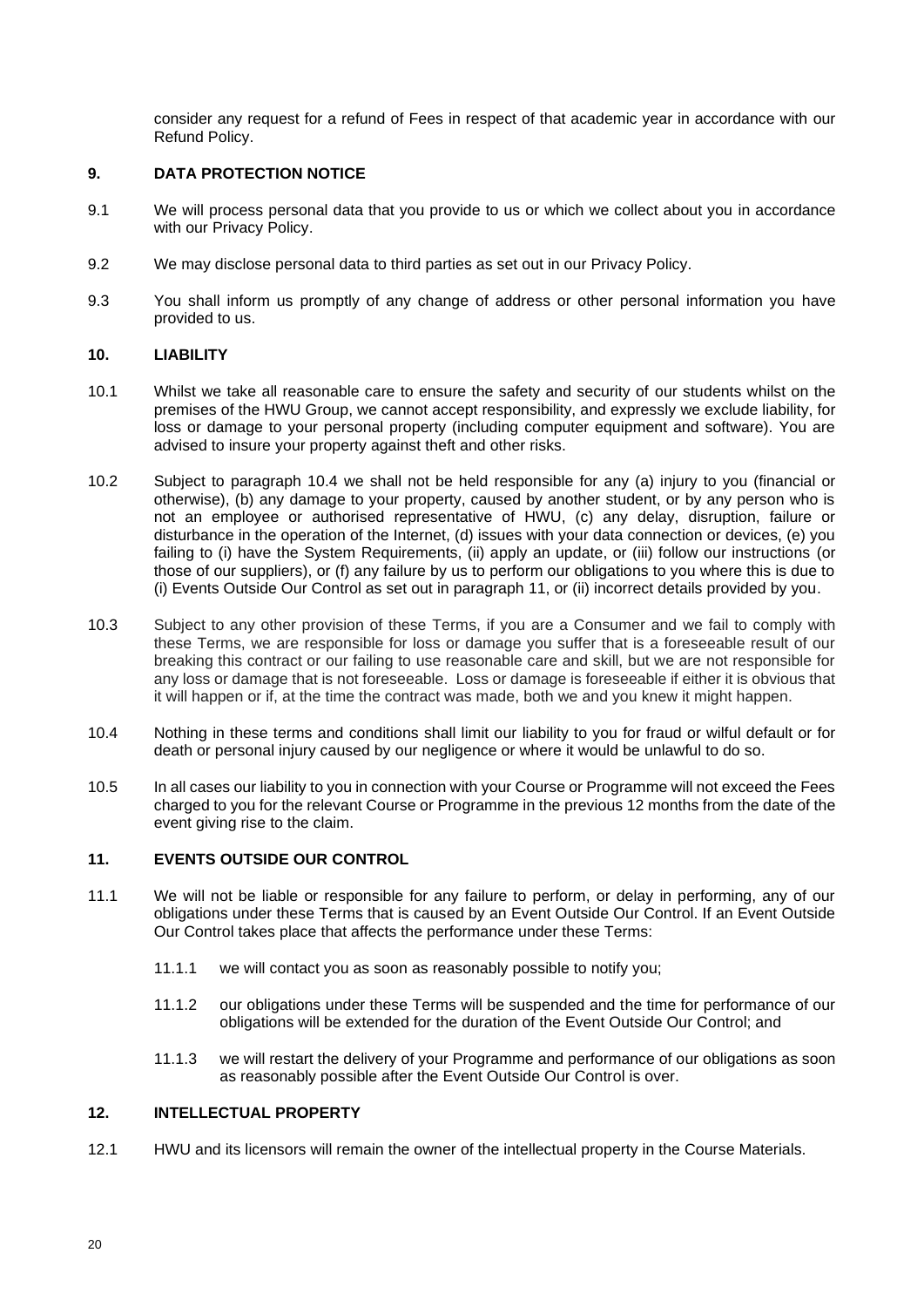- 12.2 Subject to payment of the Fees and paragraphs 12.3 and 12.4, HWU grants to you a non-exclusive, non-transferable licence to use the Course Materials for the sole purpose of studying for the Programme.
- 12.3 Subject to paragraph 12.4, you may not modify, copy, reproduce, re-publish, sub-license, sell, upload, broadcast, transmit, share, lend, hire, disseminate or distribute in any way the Course Materials without our prior written consent.
- 12.4 Students may print and download the Course Materials for their own private study only and not for commercial use.
- 12.5 Use of the Course Materials which is not provided for in paragraph 12.4 or otherwise expressly permitted by HWU will constitute an infringement of either HWU's intellectual property rights and/or that of HWU's licensors.
- 12.6 Any recording made available to you as part of a Course or Programme is for personal use only and, unless authorised by HWU, must not be distributed by you to any other person, published in any form, commercially exploited or uploaded/linked to any social media channel. Misuse by you of any such recorded material will be deemed to be misconduct and/or an infringement of HWU's copyright and may lead to disciplinary or other action against you. No intellectual property rights in any such recording shall pass from HWU (or the employees, contractors or tutors of HWU, or its learning partners) to you.

#### **13. COMPLAINTS**

If you have any complaints about the processes or procedures of HWU or your Programme, you can raise these with us by contacting us at the address in paragraph 15.5. For further information, please see our Complaints Policy and Procedure at <https://www.hw.ac.uk/students/studies/complaints/complaints.htm>

#### **14. YOUR RIGHTS AS A CONSUMER**

Where you are a consumer, you have legal rights in relation to the Contract which are not affected by these Terms. Advice about your rights is available from your local Citizen's Advice Bureau.

#### **15. GENERAL**

- 15.1 If we make any changes to these Terms these will be published on our Website and we will take reasonable steps to bring these changes to your attention.
- 15.2 If we fail to insist that you perform any of your obligations under these Terms, or do not enforce our rights or delay in doing so, that will not mean that we have waived our rights or that you do not have to comply with those obligations. If we do waive a default by you, we will only do so in writing, and that will not mean that we will automatically waive any later default by you.
- 15.3 Each of the paragraphs of these Terms operates separately. If any court or relevant authority decides that any of them or parts thereof are unlawful, the remaining paragraphs and (where applicable) the parts thereof will remain in full force and effect.
- 15.4 The Contract is between you and us only. Except where the Contract is transferred by us pursuant to paragraph 15.1, no other person shall have any rights to enforce it.
- 15.5 Our contact details are as follows:

Heriot-Watt University Edinburgh EH14 4AS UK Telephone: +44 (0)131 451 3090 Email: enquiries@ebs.hw.ac.uk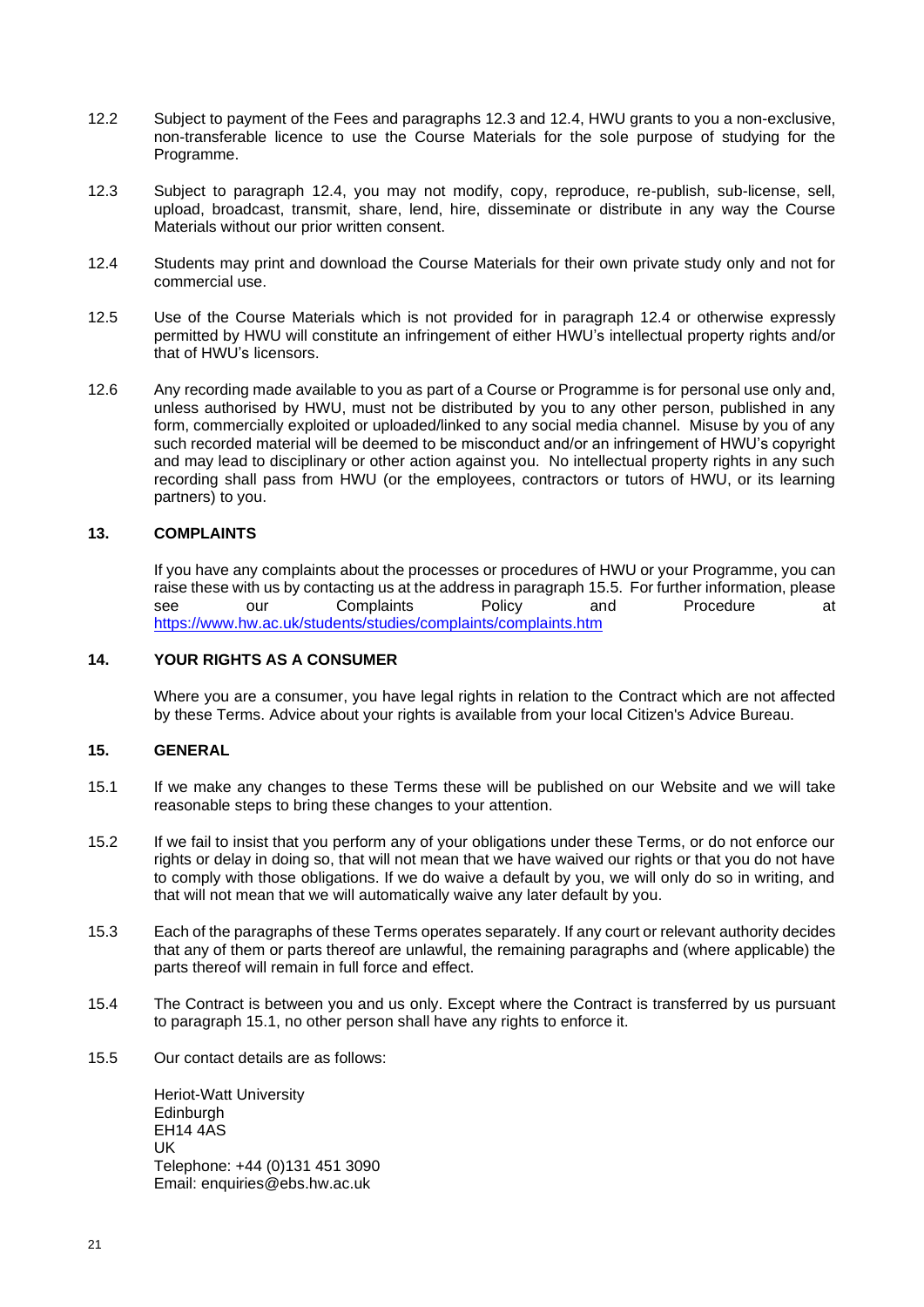- 15.6 You confirm that you have read these Terms carefully before agreeing to be bound by them.
- 15.7 The Contract and any dispute or claim arising out of or in connection with it or its subject matter or formation (including non-contractual disputes or claims) will be governed by and interpreted in accordance with the laws of Scotland.
- 15.8 Any dispute or claim will be subject to the exclusive jurisdiction of the Scottish courts. Notwithstanding the foregoing, if you are a Consumer then:
	- 15.8.1 if you live in England you can bring legal proceedings in either the Scottish or English courts;
	- 15.8.2 if you live in Northern Ireland you can bring legal proceedings in either the Northern Irish or the Scottish courts;
	- 15.8.3 if you live in the European Union ("EU") or the European Free Trade Area ("EFTA") then you will only be able to raise a claim in the Scottish courts unless Scotland and/or the United Kingdom becomes a signatory to the Lugano Convention or otherwise which provides that, notwithstanding any jurisdiction provisions in an agreement with a Consumer, Consumers in the EU and EFTA may raise claims in the state in which they live; and
	- 15.8.4 if you live elsewhere or in all other circumstances then any dispute or claim will be subject to the exclusive jurisdiction of the Scottish courts.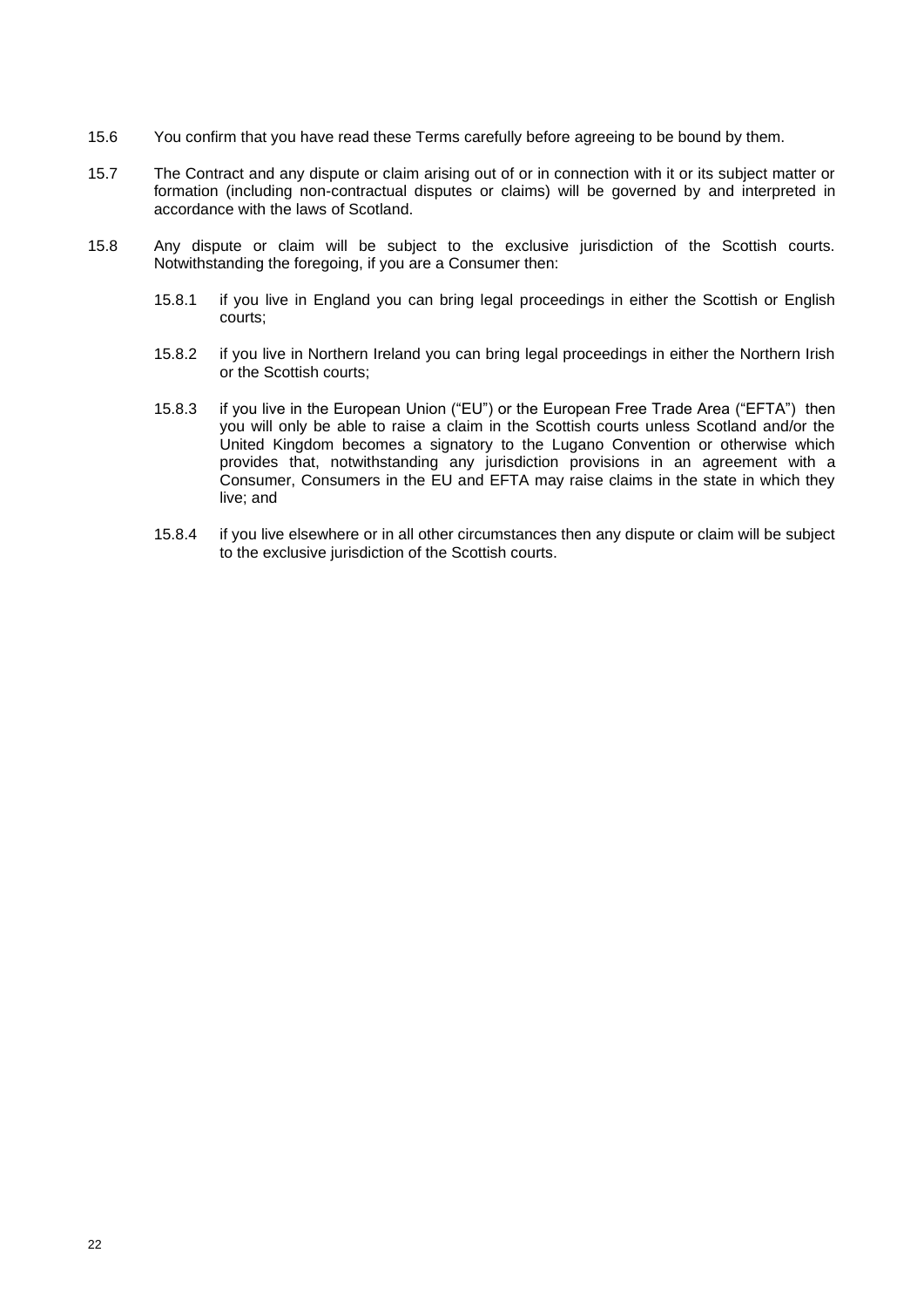#### **Schedule 1**

#### **DEFINITIONS AND INTERPRETATION**

**1.** In these Terms, the following terms have the meanings as set out below:

| "Academic<br><b>Regulations"</b>                   | means the ordinances and regulations of HWU from time to time<br>which can be viewed at http://www1.hw.ac.uk/ordinances/                                                                                                                                                                                                                                                                                            |  |
|----------------------------------------------------|---------------------------------------------------------------------------------------------------------------------------------------------------------------------------------------------------------------------------------------------------------------------------------------------------------------------------------------------------------------------------------------------------------------------|--|
| "Additional Costs"                                 | means any costs in addition to the Fees which are payable by you<br>to us in connection with your Programme;                                                                                                                                                                                                                                                                                                        |  |
| "Application"                                      | means your application for a place on your Programme;                                                                                                                                                                                                                                                                                                                                                               |  |
| "Consumer"                                         | has the meaning given to it in section 2 of the Consumer Rights Act<br>2015;                                                                                                                                                                                                                                                                                                                                        |  |
| "Contract"                                         | means the contract between you and us for the provision of your<br>Programme (being made up of these Terms and your Offer and,<br>from Matriculation, the Academic Regulations and the Policies);                                                                                                                                                                                                                   |  |
| "Course Materials"                                 | means the course materials for a Course (in whatever format)<br>including the course text, feedback questions and answers, case<br>studies, exam papers, model exam answers and explanations,<br>multiple choice questions with answers and explanations, essay<br>question, simulations, videos, the online FAQs together with any<br>modifications, updates and substitutions from time to time in any<br>format: |  |
| "Courses"                                          | means the courses which constitute your Programme, and "Course"<br>shall be construed accordingly;                                                                                                                                                                                                                                                                                                                  |  |
| "Entry Requirements"                               | means any entry requirements set out in the Offer, including in<br>relation to the qualifications or grades you must achieve to<br>commence your Programme;                                                                                                                                                                                                                                                         |  |
| <b>Outside</b><br>"Event<br>Our<br><b>Control"</b> | means any event or circumstance which is beyond our reasonable<br>control;                                                                                                                                                                                                                                                                                                                                          |  |
| "Fees"                                             | means the tuition fees payable by you in relation to your Programme,<br>as set out in your Programme Information;                                                                                                                                                                                                                                                                                                   |  |
| "Handbook"                                         | means the handbook in relation to your Programme including the<br>arrangements for delivery of your Programme, which is available on<br>the Student Portal from the beginning of the academic year in which<br>you are Matriculating;                                                                                                                                                                               |  |
| "HWU Group"                                        | means HWU and any subsidiary (as defined in section 1159 of the<br>Companies Act 2006) from time to time;                                                                                                                                                                                                                                                                                                           |  |
| "Matriculation"                                    | shall have the meaning set out in paragraph 3.1 of these Terms;                                                                                                                                                                                                                                                                                                                                                     |  |
| "Offer"                                            | means our written offer to you of a place on your Programme, sent<br>to you by HWU;                                                                                                                                                                                                                                                                                                                                 |  |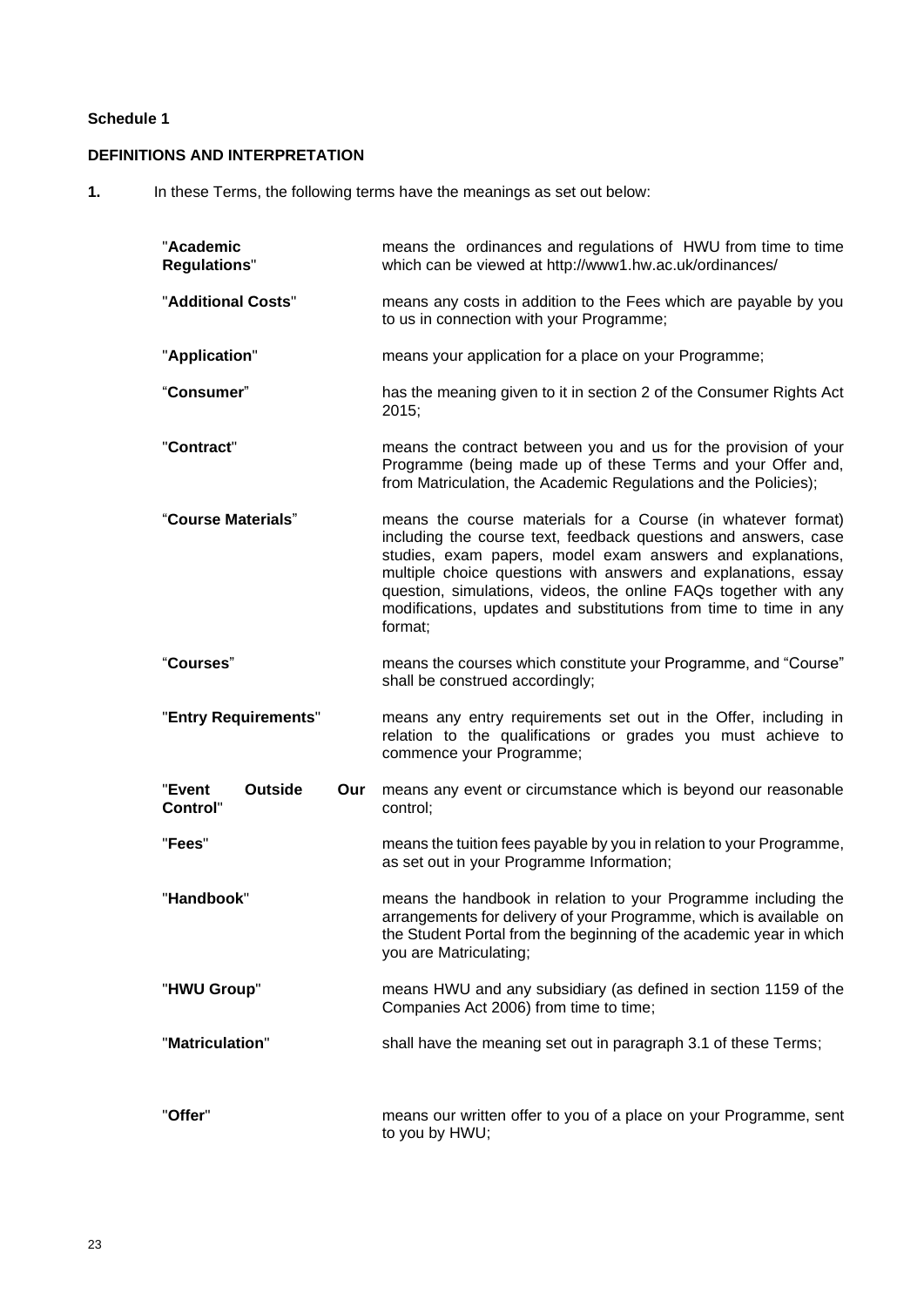| "Policies"                 | means such rules, policies and procedures of HWU in force from<br>time to time that are relevant to your Programme from the date of<br>your Matriculation and that are made available to you on the Student<br>Portal or otherwise provided to you (including our Refund Policy,<br>Privacy Policy and Complaints Policy and Procedure); |  |  |
|----------------------------|------------------------------------------------------------------------------------------------------------------------------------------------------------------------------------------------------------------------------------------------------------------------------------------------------------------------------------------|--|--|
| "Privacy Notice"           | relevant<br>privacy notice<br>found<br>the<br>to<br>be<br>at<br>means<br>https://www.hw.ac.uk/services/information-<br>governance/protect/privacy-and-your-data-rights.htm (as updated<br>from time to time);                                                                                                                            |  |  |
| "Programme"                | means the Edinburgh Business School programme of study<br>described in the Offer, the details of which are set out in the<br>Programme Information;                                                                                                                                                                                      |  |  |
| "Programme<br>Information" | means the description of your Programme set out on the Website as<br>at the date you accept your Offer and in the Handbook;                                                                                                                                                                                                              |  |  |
| "Refund Policy"            | means the applicable refund policy for Edinburgh Business School<br>(as updated from time to time);                                                                                                                                                                                                                                      |  |  |
| "Student Declaration"      | means either (a) the hardcopy form provided by HWU, or (b) the<br>online form on the Student Portal, setting out various declarations to<br>be given by students when they are commencing or continuing with<br>their Programme.                                                                                                         |  |  |
| "Student Portal"           | means the online portal which hosts the HWU learning materials for<br>the Courses.                                                                                                                                                                                                                                                       |  |  |
| "System Requirements"      | means the system requirements and IT functionality set out at:<br>https://www.hw.ac.uk/ebs/study/student-support.htm (as updated<br>from time to time) and any successor website.                                                                                                                                                        |  |  |
| "Website"                  | means our website at https://www.hw.ac.uk/ (as updated from time<br>to time) and any successor website.                                                                                                                                                                                                                                  |  |  |

- **2.** When examples are given in these Terms by using words or phrases such as "including" or "for example" this will not restrict the meaning of the related general words.
- **3.** A reference to a statute or statutory provision is a reference to it as amended, extended or reenacted.
- **4.** A reference to a paragraph is to a paragraph of these Terms.
- **5.** In the event of conflict between these Terms and the Website or the Handbook then these Terms shall prevail.

*Version 1.3 Last updated: 22 March 2021*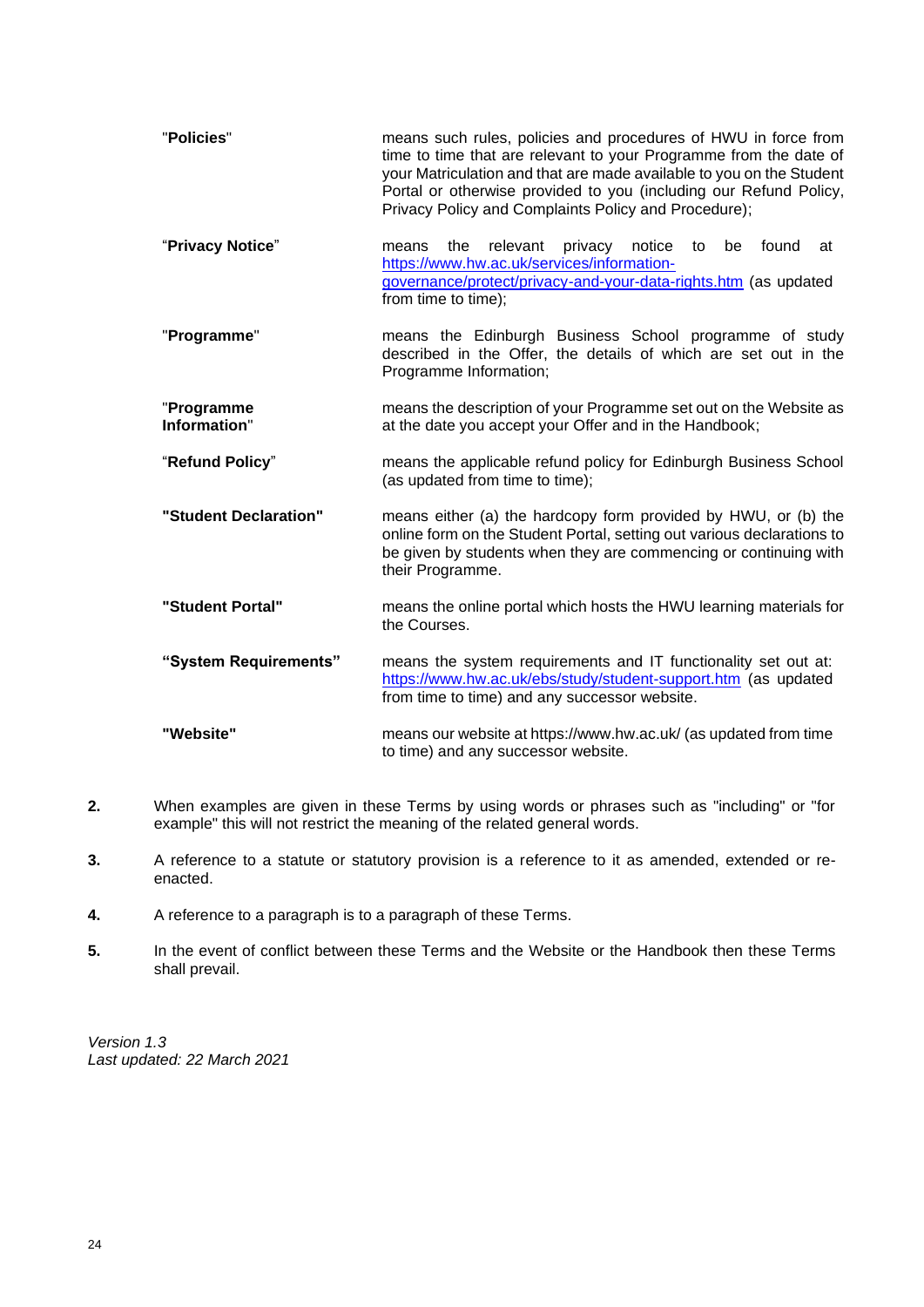#### **Schedule 2**

# **Cancellation Form**

Heriot-Watt University Edinburgh EH14 4AS UK Email: enquiries@ebs.hw.ac.uk

I hereby give notice that I cancel my contract for studying on the programme described below:

| Order Number | Price | Description |
|--------------|-------|-------------|
|              |       |             |
|              |       |             |
|              |       |             |
|              |       |             |
|              |       |             |
|              |       |             |

\_\_\_\_\_\_\_\_\_\_\_\_\_\_\_\_\_\_\_\_\_\_\_\_\_\_\_\_\_\_\_\_\_\_\_\_\_\_\_\_\_\_\_\_\_\_\_\_\_\_\_\_\_\_\_\_\_\_\_\_\_\_\_\_\_\_\_\_\_\_\_\_\_\_\_\_\_\_\_\_\_\_

\_\_\_\_\_\_\_\_\_\_\_\_\_\_\_\_\_\_\_\_\_\_\_\_\_\_\_\_\_\_\_\_\_\_\_\_\_\_\_\_\_\_\_\_\_\_\_\_\_\_\_\_\_\_\_\_\_\_\_\_\_\_\_\_\_\_\_\_\_\_\_\_\_\_\_\_\_\_\_\_\_\_

\_\_\_\_\_\_\_\_\_\_\_\_\_\_\_\_\_\_\_\_\_\_\_\_\_\_\_\_\_\_\_\_\_\_\_\_\_\_\_\_\_\_\_\_\_\_\_\_\_\_\_\_\_\_\_\_\_\_\_\_\_\_\_\_\_\_\_\_\_\_\_\_\_\_\_\_\_\_\_\_\_\_

\_\_\_\_\_\_\_\_\_\_\_\_\_\_\_\_\_\_\_\_\_\_\_\_\_\_\_\_\_\_\_\_\_\_\_\_\_\_\_\_\_\_\_\_\_\_\_\_\_\_\_\_\_\_\_\_\_\_\_\_\_\_\_\_\_\_\_\_\_\_\_\_\_\_\_\_\_\_\_\_\_\_

\_\_\_\_\_\_\_\_\_\_\_\_\_\_\_\_\_\_\_\_\_\_\_\_\_\_\_\_\_\_\_\_\_\_\_\_\_\_\_\_\_\_\_\_\_\_\_\_\_\_\_\_\_\_\_\_\_\_\_\_\_\_\_\_\_\_\_\_\_\_\_\_\_\_\_\_\_\_\_\_\_\_

#### Accepted on

Name of student

Student ID number

Address of student

Email address and telephone number of student

Signature of student (only if this form is notified on paper)

Date: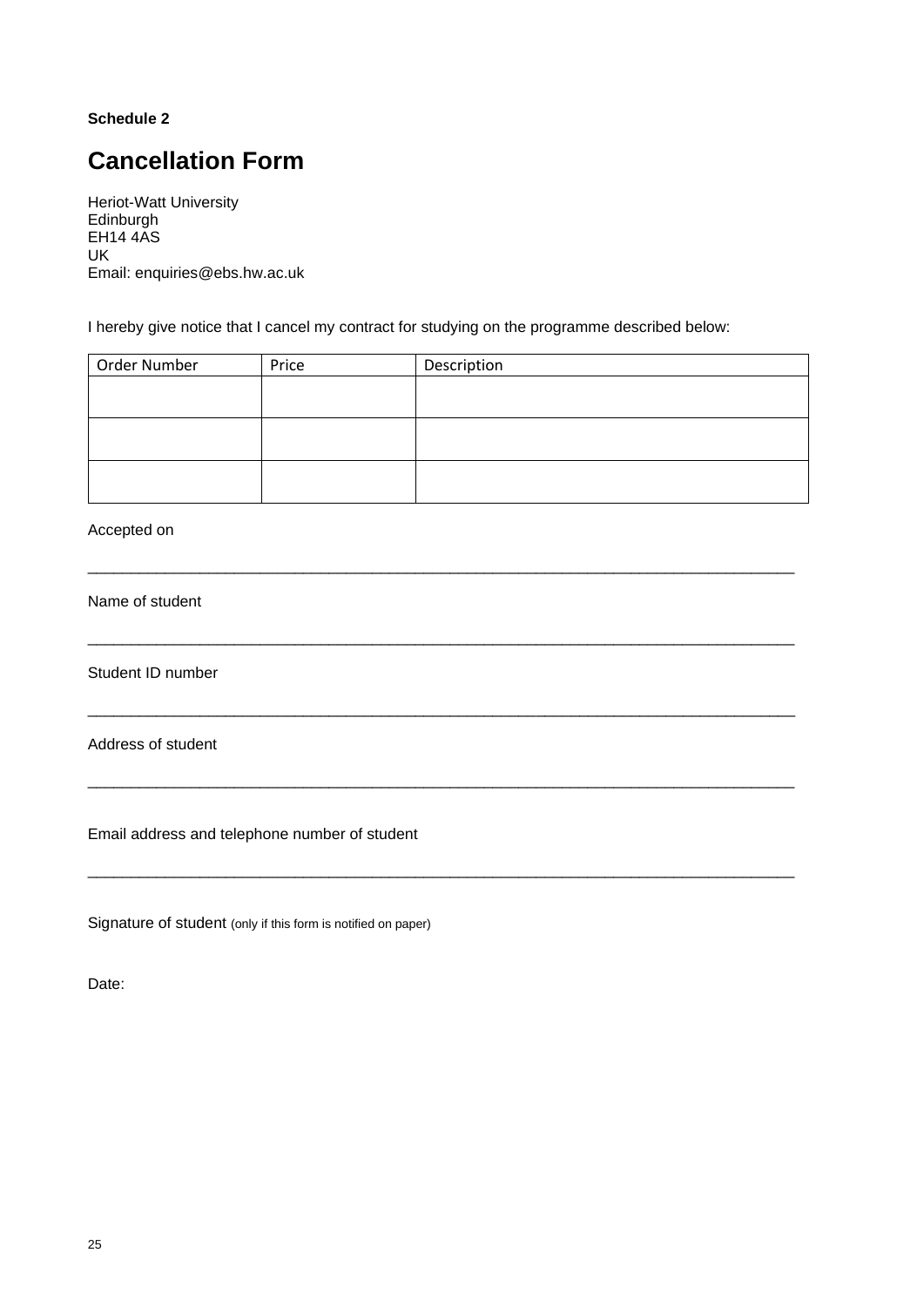### <span id="page-25-0"></span>**Terms and Conditions: On-Campus Seminars and Online Sessions**

These terms and conditions ("Terms") set out the basis on which Heriot-Watt University ("us" or "we" or "HWU" or "our") will deliver educational services to students who book on one of our Edinburgh Business School oncampus Seminars or Online Sessions ("you" or "your"). By booking on one of our on-campus Seminars or Online Sessions, you are agreeing to enter into a contract with us, which is governed by these Terms. Please note that the capitalised terms have the meanings as set out in Schedule 1 and the Terms are interpreted as described in that Schedule. The Schedules form part of these Terms.

#### **1. ABOUT US**

1.1 We are Heriot-Watt University, a company established by Royal Charter in the UK with company registration number RC000216 and a charity registered in Scotland, Charity No: SC000278, whose registered address is Lord Balerno Building, Edinburgh Campus, Edinburgh, Scotland, EH14 4AS. You can contact us at this address or at the email address [enquiries@ebs.hw.ac.uk.](mailto:enquiries@ebs.hw.ac.uk) Further contact details can be found at paragraph 14.9.

#### **2. YOUR BOOKING AND OUR CONTRACT**

- 2.1 Our acceptance of your order of the Seminars or Online Sessions will take place when we email you with confirmation of the order and that payment for the Seminars or Online Sessions has been accepted at which point a Contract will come into existence between you and us. If we are unable to accept your order, we will inform you of this and will not charge you for the relevant Seminars or Online Sessions.
- 2.2 The Contract is subject to these Terms and you agree that the Contract is also subject to the Policies.
- 2.3 You should note that your progression on your Course and/or Programme and any final award is not guaranteed and is dependent on your academic performance.

#### **3. TECHNOLOGY**

- 3.1 If you have booked the Online Sessions then you will need the System Requirements to participate.
- 3.2 Computer equipment and Internet access costs are not included in the Fees and are your responsibility.

#### **4. VISAS**

- 4.1 Seminars will be held at HWU's campus in Edinburgh, Scotland or at one of HWU Group's other campuses (as set out on the Website).
- 4.2 If you have booked on a Seminar then:
	- 4.2.1 any travel, accommodation and other costs incurred by you in respect of attendance at the relevant campus for the Seminar is not included in the Fees and are your responsibility;
	- 4.2.2 you will be responsible for applying for, obtaining and paying for any visa (as required) in order to attend the Seminar at the relevant campus;
	- 4.2.3 you must take responsibility for ensuring that you comply with the terms of your visa whilst attending the Seminar at the relevant campus; and
	- 4.2.4 in the event that you fail to obtain such visa and/or are unable to travel to the relevant campus for the Seminar then we shall not be responsible for (a) any losses or costs which you incur, and (b) the effect of your not being able to attend the Seminar may have on your academic performance on a Course, and (subject to paragraphs 7.2 and 7.3 (where you are a Consumer)) you shall not be entitled to a refund of the Fees.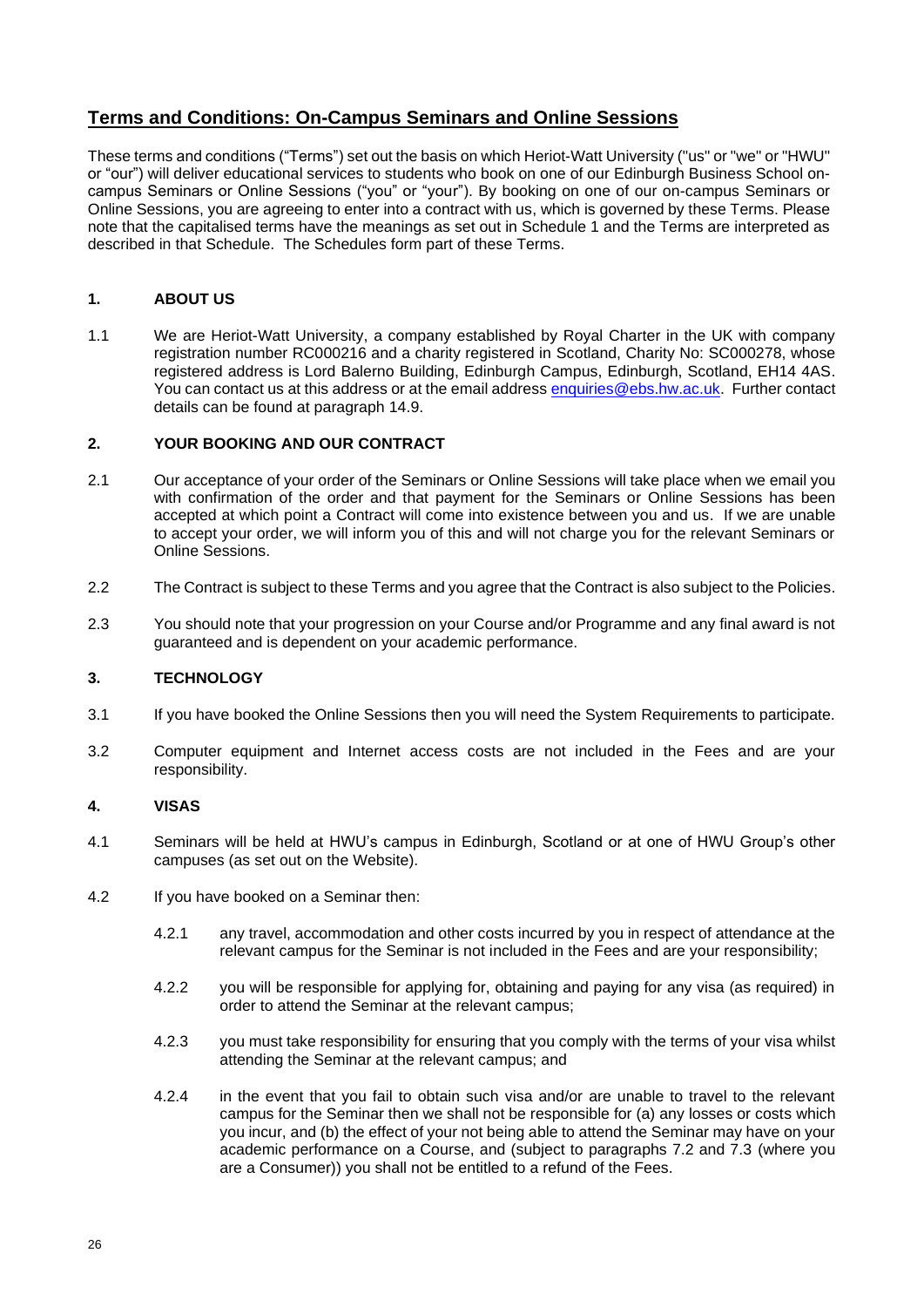#### **5. RIGHTS AND OBLIGATIONS**

- 5.1 Subject to our right to make changes pursuant to paragraph [5.3,](#page-15-0) we will use reasonable endeavours to deliver the Seminars and Online Sessions in accordance with our Policies. Any timetable for delivery of the Seminars and Online Sessions will be as set out on the Website or as otherwise notified by us to you.
- 5.2 We may make any changes to the Seminars or Online Sessions:
	- 5.2.1 which are necessary due to Events Outside Our Control;
	- 5.2.2 which are necessary to comply with any applicable law or safety requirement; and/or
	- 5.2.3 in order to improve the quality of educational services and/or improve or update the Seminars or Online Sessions, in order to meet the latest requirements of HWU, in order to bring the Contract in line with best practice activities, in response to student feedback, and/or due to a lack of student demand, provided such changes do not materially affect the nature or quality or the outcomes of the Seminars or Online Sessions.
- 5.3 HWU or, where applicable, HWU learning partners may make changes at any time to any tutor providing the Seminars or Online Sessions.
- 5.4 If we are required to make a change pursuant to paragraph 5.2, we shall notify you as soon as reasonably practicable and if you are a Consumer and reasonably believe that the proposed change will prejudicially affect you, you may cancel the Contract and withdraw from the relevant Seminar or Online Session.
- 5.5 By booking a Seminar or Online Session, you acknowledge and agree that you are expected to participate in all on-campus seminars or online sessions (as the case may be) which you have booked on.
- 5.6 You acknowledge and agree to the relevant provisions in the Handbook which may apply to the Seminars or Online Sessions.
- 5.7 The Online Sessions may be recorded and, if recorded, the recording will be made available to you for a limited period of time and as determined by HWU.
- 5.8 You shall comply at all times with all applicable laws, bye laws, regulations, codes of practice, orders or rules of court or subordinate legislation which applies to the performance by you of your obligations under this Contract.
- 5.9 Where you have a sponsor or employer (as the case may be) who/which is paying for the Seminars or Online Sessions then you will make your sponsor or employer (as the case may be) aware of these Terms and, in particular, paragraph 6.
- 5.10 You will be bound by these Terms notwithstanding who pays the Fees.

#### **6. FEES AND PAYMENTS**

- 6.1 The Fees payable are set out on our Website.
- 6.2 The Fees are subject to annual review and revision (as applicable). In deciding upon increases in Fees, we will take into consideration such factors as inflation, market competition, compliance with applicable law and other external factors outwith our control.
- 6.3 The Fees must be paid to us at the time you order the Seminar or Online Session. Except as otherwise set out in HWU's refund policy (as updated from time to time), Fees paid are not transferrable.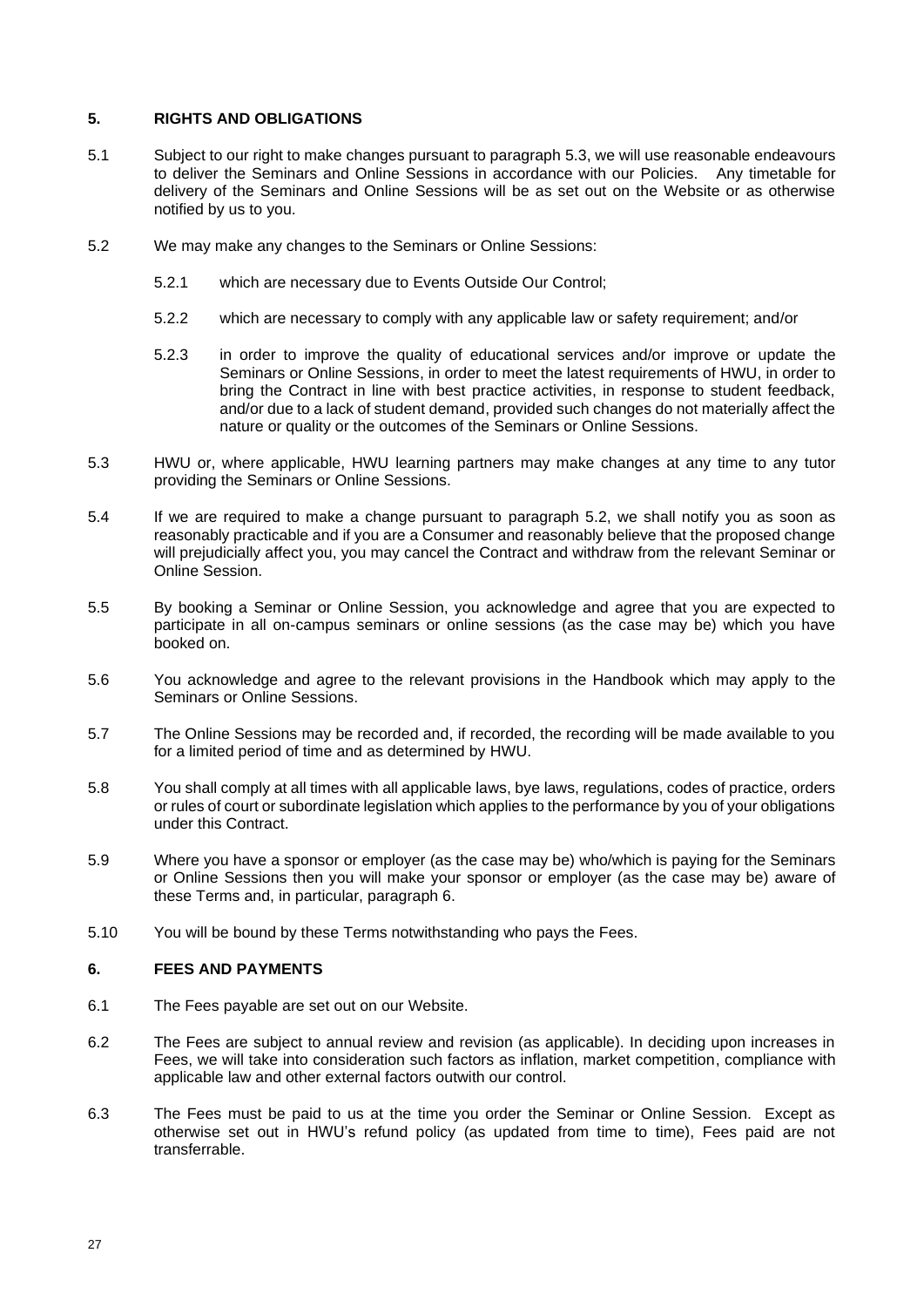- 6.4 You acknowledge and agree that the Fees are payable by you regardless of whether or not you complete the Seminar or Online Session.
- 6.5 There is no general entitlement to a refund of Fees once you have started the Seminar or Online Session. However, refunds of Fees will be given by HWU:
	- 6.5.1 in the case of overpayment or receipt of sponsorship after payment of the Fees has been made;
	- 6.5.2 where you are a Consumer and it requires to be repaid pursuant to the Consumer Rights Act 2015 (as amended or superseded from time to time); or
	- 6.5.3 where you are a Consumer, pursuant to paragraphs [7.2](#page-17-0) and 7.3.
- 6.6 In any other circumstance, a refund of Fees may be made if you withdraw from the Seminar or Online Session in accordance with our Refund Policy.
- 6.7 Where a refund of Fees (or part thereof) is made by us then we shall be entitled to deduct any:
	- 6.7.1 fees or charges in connection with the repayment (including any bank transfer fees); and
	- 6.7.2 losses as a result of currency fluctuations between the date of payment of the Fees by you and the refund of the Fees (or part thereof) by us.

#### **7. DURATION AND CANCELLATION OF THE CONTRACT**

7.1 The Contract will continue until your completion of the Seminars or Online Revisions Sessions unless it is cancelled earlier in accordance with these Terms.

#### **Paragraphs 7.2 to 7.4 (inclusive) shall only apply where you are a Consumer.**

#### Your Cancellation rights

- 7.2 If the Contract is concluded by means of distance communication (i.e. there has been no face to face contact between you and HWU at the time it is entered into), you have a right to cancel the Contract within 14 days from the date the Contract is formed (i.e. from the date of entering into the Contract in accordance with paragraph 2.1) without giving any reason by informing us by a clear statement. To cancel, you may use the model cancellation form in Schedule 2 but it is not obligatory. If you use the model cancellation form you can send it by post or by email [to](mailto:to_admissons@arts.ac.uk) the addresses in paragraph 14.9. You may also write to us or email us at those addresses. Subject to paragraphs 6.7 and 7.3, if you cancel the Contract in this way we will reimburse any Fees you have paid (if any) within 14 days of the date on which you inform us that you wish to cancel.
- 7.3 If the relevant Seminar or Online Session is due to commence within the 14 day period referred to in paragraph 7.2, you will only be able to commence the Seminar or Online Session on its due date if you provide us with an express request to do so. If you cancel your Contract in the circumstances set out in this paragraph 7.3 then you will be liable to pay for any services provided to you under this Contract up to the receipt by HWU of a clear statement of cancellation from you. You will have no right to cancel any services provided to you under this Contract once they have been fully performed (and you hereby acknowledge that your cancellation rights would be lost in such circumstances).
- 7.4 In addition to your rights under paragraph [7.2,](#page-17-0) you may cancel the Contract if:
	- 7.4.1 we break the Contract in any material way and do not correct the situation within 14 days of you asking us in writing to do so;
	- 7.4.2 an Event Outside Our Control prevents us from providing the services to you under this Contract for 4 consecutive weeks or more; or
	- 7.4.3 the events set out in paragraph 5.2 arises.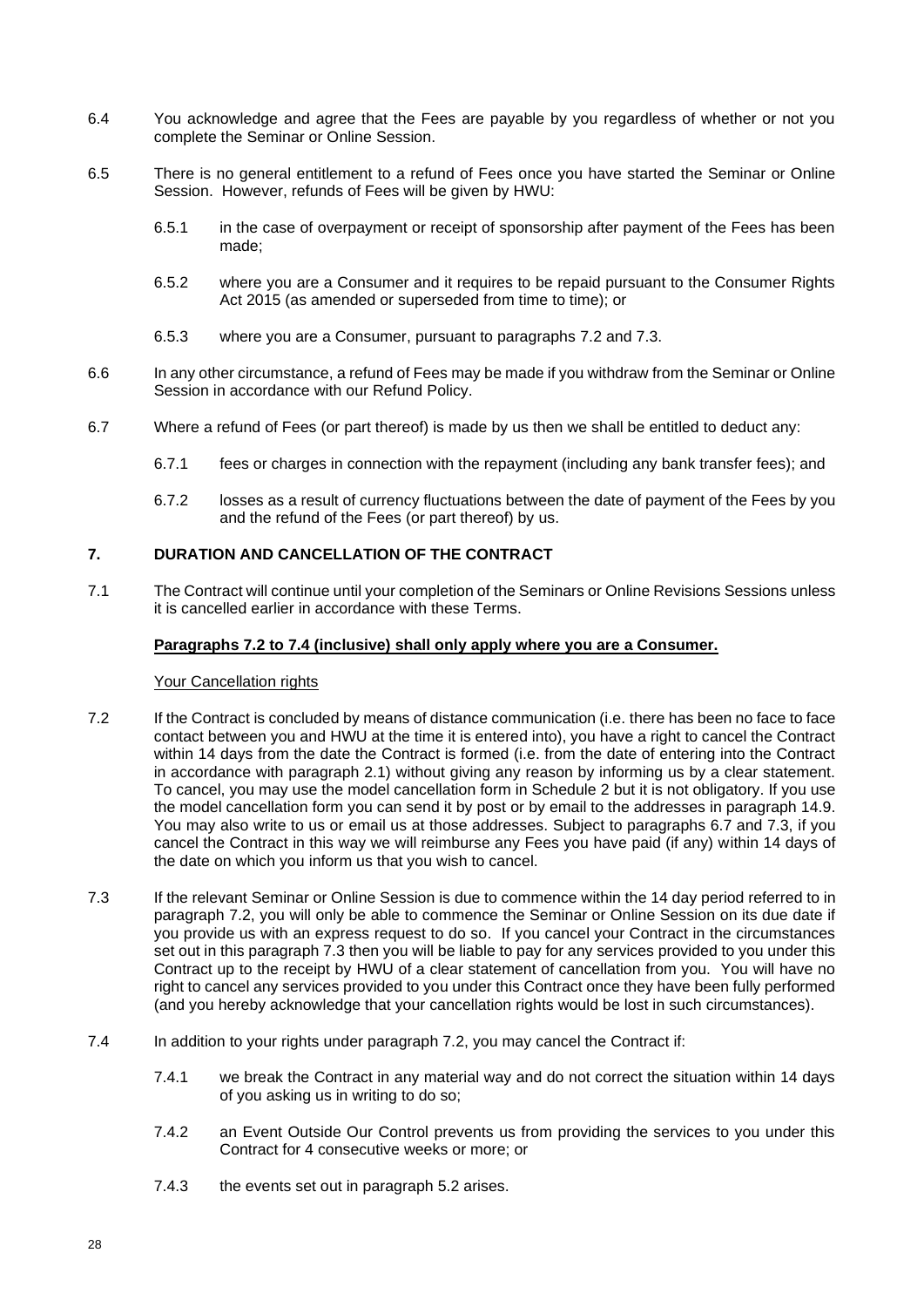7.5 If you wish to withdraw from the Seminars or Online Seminars and receive a refund of the Fees in any other circumstances other than those described in paragraph [7.2](#page-17-0) (where you are a Consumer), then we will consider your request in accordance with our Refund Policy.

#### Our cancellation and suspension rights

- 7.6 We may cancel the Contract:
	- 7.6.1 at any time prior to the commencement of the relevant Seminar or Online Session if there are insufficient students booked on the Seminar or Online Session for it to be viable for us to run it;
	- 7.6.2 if an Event Outside Our Control that prevents us from providing the Seminar or Online Session for longer than 4 weeks; or
	- 7.6.3 if we are unable as a result of legislation or regulatory requirements to provide the Seminar or Online Session to you.
- 7.7 We may cancel the Contract at any time with immediate effect by giving you written notice if:
	- 7.7.1 you do not pay us the Fees when you are supposed to; and
	- 7.7.2 you break the Contract in any material way, and, where that situation is capable of being corrected, you do not correct it within 14 days of us asking you to do so.
- 7.8 In addition to our rights under paragraph [7.7](#page-18-0) we may suspend your participation on the Seminars or Online Sessions during any period when:
	- 7.8.1 any of the Fees are outstanding; or
	- 7.8.2 we are dealing with a serious suspected breach by you of the Contract, the Academic Regulations and/or the Policies.

#### **8. DATA PROTECTION NOTICE**

- 8.1 We will process personal data that you provide to us or which we collect about you in accordance with our Privacy Notice.
- 8.2 We may disclose personal data to third parties as set out in our Privacy Notice.
- 8.3 You shall inform us promptly of any change of address or other personal information you have provided to us.

#### **9. LIABILITY**

- 9.1 Whilst we take all reasonable care to ensure the safety and security of our students whilst on any of the premises of the HWU Group, we cannot accept responsibility, and expressly we exclude liability, for loss or damage to your personal property (including computer equipment and software). You are advised to insure your property against theft and other risks.
- 9.2 Subject to paragraph 9.4, we will not be held responsible for (a) any injury to you (financial or otherwise), (b) any damage to your property, caused by another student or by any person who is not an employee or authorised representative of HWU, (c) any delay, disruption, failure or disturbance in the operation of the Internet which affects the Online Sessions, (d) issues with your data connection or devices, (e) you failing to (i) have the System Requirements, (ii) apply an update, or (iii) failure to follow our instructions (or those of our suppliers), or (f) any failure by us to perform our obligations to you where this is due to (i) Events Outside Our Control as set out in paragraph 10, or (ii) incorrect details provided by you.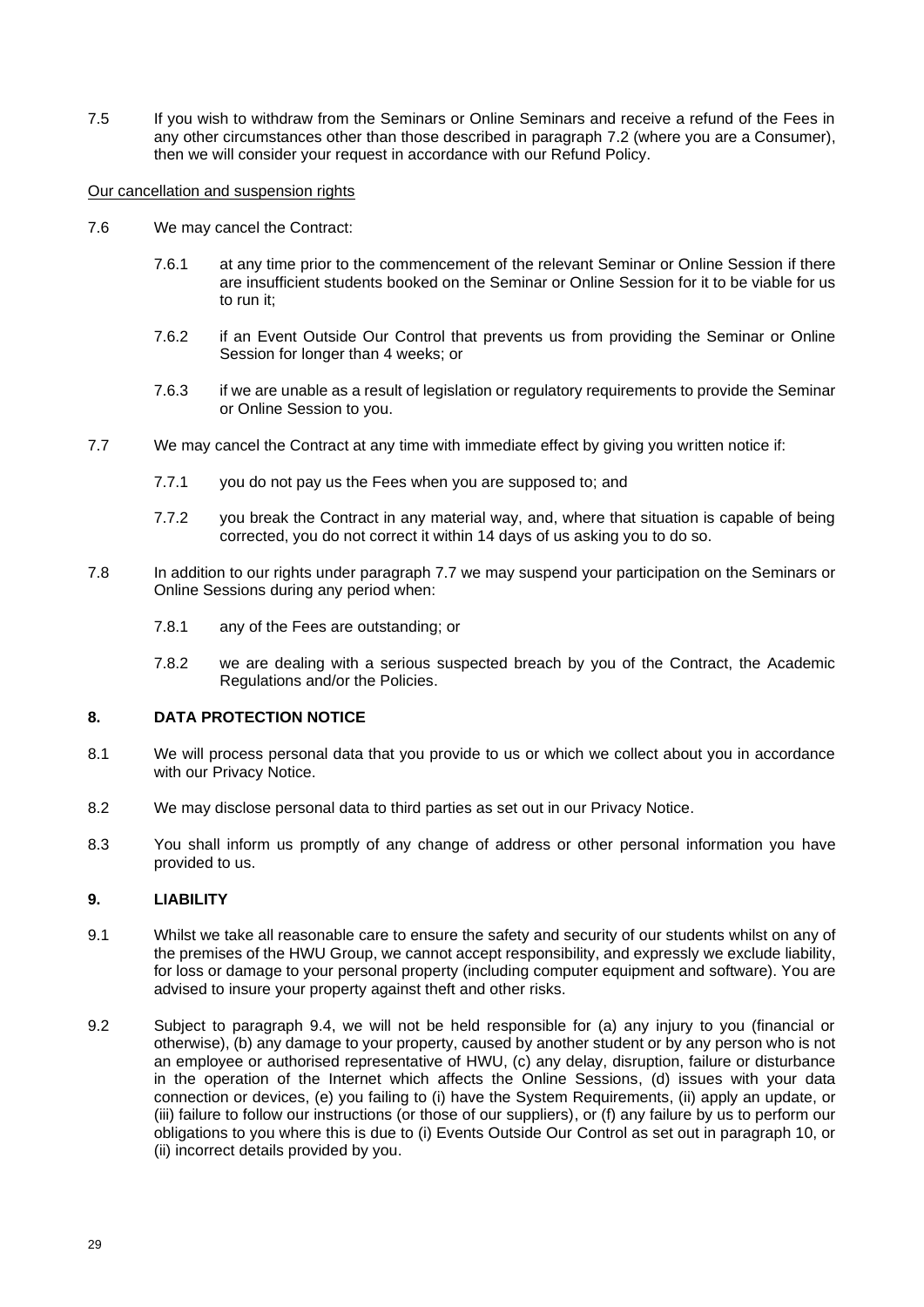- 9.3 If you are a Consumer and we fail to comply with these Terms, we are responsible for loss or damage you suffer that is a foreseeable result of our breaking this Contract or our failing to use reasonable care and skill, but we are not responsible for any loss or damage that is not foreseeable. Loss or damage is foreseeable if either it is obvious that it will happen or if, at the time the Contract was made, both we and you knew it might happen.
- 9.4 Nothing in these terms and conditions shall limit our liability to you for fraud or wilful default or for death or personal injury caused by our negligence or where it would be unlawful to do so.
- 9.5 In all cases our liability to you in connection with the Seminars or Online Sessions will not exceed the Fees charged to you for the relevant Seminar or Online Seminar.

#### **10. EVENTS OUTSIDE OUR CONTROL**

- 10.1 We will not be liable or responsible for any failure to perform, or delay in performing, any of our obligations under these Terms that is caused by an Event Outside Our Control. If an Event Outside Our Control takes place that affects the performance under these Terms:
	- 10.1.1 we will contact you as soon as reasonably possible to notify you;
	- 10.1.2 our obligations under these Terms will be suspended and the time for performance of our obligations will be extended for the duration of the Event Outside Our Control; and
	- 10.1.3 we will restart the delivery of the relevant Seminars or Online Sessions and performance of our obligations as soon as reasonably possible after the Event Outside Our Control is over.

#### **11. INTELLECTUAL PROPERTY**

- 11.1 HWU and its licensors will remain the owner of the intellectual property in the Materials.
- 11.2 Subject to payment of the Fees and paragraphs 11.3 and 11.4, HWU grants to you a non-exclusive, non-transferable licence to use the Materials for the sole purpose of participating in, and studying in respect of, the Seminars and the Online Sessions.
- 11.3 Subject to paragraph 11.4, you may not modify, copy, reproduce, re-publish, sub-license, sell, upload, broadcast, transmit, share, lend, hire, disseminate or distribute in any way the Materials without our prior written consent.
- 11.4 Students may print and download the Materials for their own private study only and not for commercial use.
- 11.5 Use of the Materials which is not provided for in paragraph 11.4 or otherwise expressly permitted by HWU will constitute an infringement of either HWU's intellectual property rights and/or that of HWU's licensors.
- 11.6 Any recording made available to you pursuant to paragraph 5.7 is for personal use only and must not be distributed by you to any other person, published in any form, commercially exploited or uploaded/linked to any social media channel. Misuse by you of any such recorded material will be deemed to be misconduct and/or an infringement of HWU's copyright and may lead to disciplinary or other action against you. No intellectual property rights in any such recording shall pass from HWU or the HWU learning partner (or the employees, contractors or tutors of HWU or the HWU learning partner) to you.

#### **12. COMPLAINTS**

If you have any complaints about the processes or procedures of HWU or the Seminars or the Online Sessions, you can raise these with us by contacting us at the address in paragraph 14.9. For further information, please see our Complaints Policy and Procedure at <https://www.hw.ac.uk/students/studies/complaints/complaints.htm>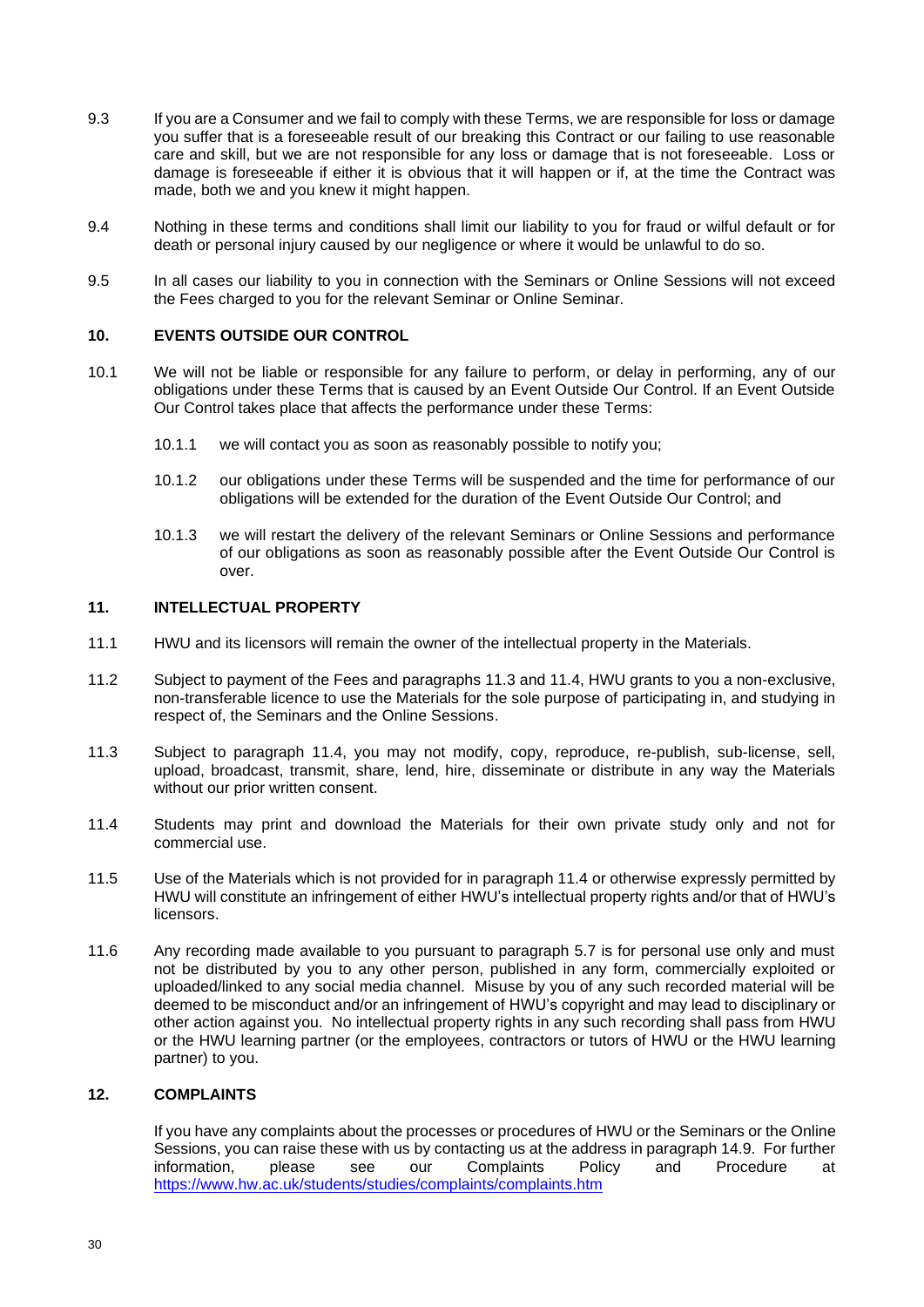#### **13. YOUR RIGHTS AS A CONSUMER**

Where you are a consumer, you have legal rights in relation to the Contract which are not affected by these Terms. Advice about your rights is available from your local Citizen's Advice Bureau.

#### **14. GENERAL**

- 14.1 We may transfer our rights and obligations under these Terms to another organisation. We will always tell you in writing or email if this happens and we will ensure that the transfer does not affect your rights under the Contract.
- 14.2 The Online Seminars may be run on our behalf by our learning partners who have been appointed by HWU to provide academic and administrative services to our students.
- 14.3 Seminars or Online Sessions which are purchased by you are non-transferrable.
- 14.4 If we make any changes to these Terms these will be published on our Website and we will take reasonable steps to bring these changes to your attention.
- 14.5 If we fail to insist that you perform any of your obligations under these Terms, or do not enforce our rights or delay in doing so, that will not mean that we have waived our rights or that you do not have to comply with those obligations. If we do waive a default by you, we will only do so in writing, and that will not mean that we will automatically waive any later default by you.
- 14.6 Each of the paragraphs of these Terms operates separately. If any court or relevant authority decides that any of them or parts thereof are unlawful, the remaining paragraphs and (where applicable) the parts thereof will remain in full force and effect.
- 14.7 The Contract is between you and us only. Except where the Contract is transferred by us pursuant to paragraph 14.1, no other person shall have any rights to enforce it.
- 14.8 Our contact details are as follows:

Heriot-Watt University **Edinburgh** EH14 4AS UK Telephone: +44 (0)131 451 3090 Email: [enquiries@ebs.hw.ac.uk](mailto:enquiries@ebs.hw.ac.uk)

- 14.9 You confirm that you have read these Terms carefully before agreeing to be bound by them.
- 14.10 The Contract and any dispute or claim arising out of or in connection with it or its subject matter or formation (including non-contractual disputes or claims) will be governed by and interpreted in accordance with the laws of Scotland.
- 14.11 Any dispute or claim will be subject to the exclusive jurisdiction of the Scottish courts. Notwithstanding the foregoing, if you are a Consumer then:
	- 14.11.1 if you live in England you can bring legal proceedings in either the Scottish or English courts;
	- 14.11.2 if you live in Northern Ireland you can bring legal proceedings in either the Northern Irish or the Scottish courts;
	- 14.11.3 if you live in the European Union ("EU") or the European Free Trade Area ("EFTA") then you will only be able to raise a claim in the Scottish courts unless Scotland and/or the United Kingdom becomes a signatory to the Lugano Convention or otherwise which provides that, notwithstanding any jurisdiction provisions in an agreement with a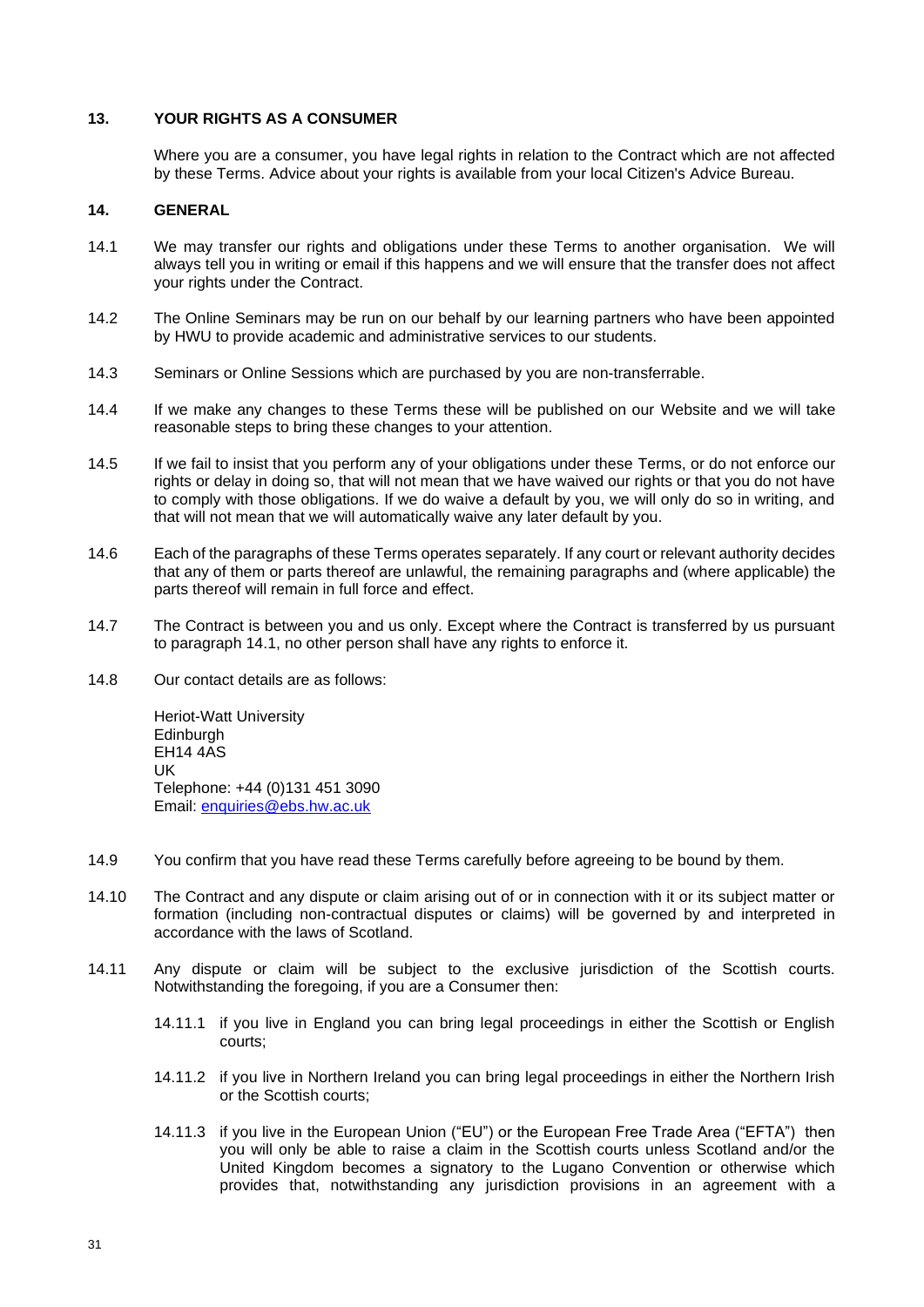Consumer, Consumers in the EU and EFTA may raise claims in the state in which they live; and

14.11.4 If you live elsewhere or in all other circumstances then any dispute or claim will be subject to the exclusive jurisdiction of the Scottish courts.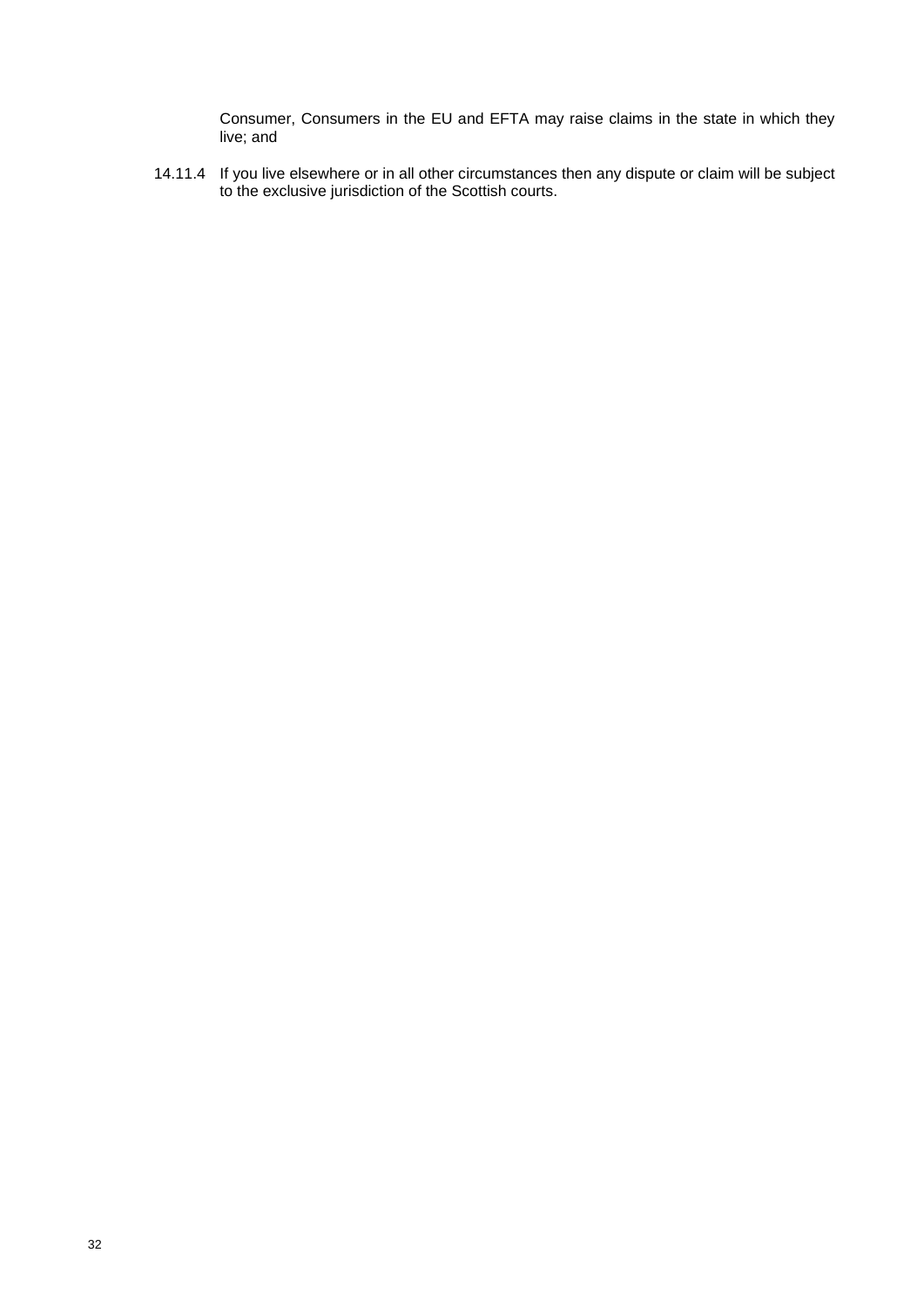#### **Schedule 1**

#### **DEFINITIONS AND INTERPRETATION**

**1.** In these Terms, the following terms have the meanings as set out below:

| "Academic<br><b>Regulations"</b>                   | means the ordinances and regulations of HWU from time to time<br>which can be viewed at http://www1.hw.ac.uk/ordinances/;                                                                                                                                                      |
|----------------------------------------------------|--------------------------------------------------------------------------------------------------------------------------------------------------------------------------------------------------------------------------------------------------------------------------------|
| "Consumer"                                         | has the meaning given to it in section 2 of the Consumer Rights Act<br>2015;                                                                                                                                                                                                   |
| "Contract"                                         | means the contract between you and us for the provision of the<br>Seminars or Online Tuition Sessions (being made up of these<br>Terms);                                                                                                                                       |
| "Courses"                                          | means the courses which constitute a Programme, and "Course"<br>shall be construed accordingly;                                                                                                                                                                                |
| "Event<br><b>Outside</b><br>Our<br><b>Control"</b> | means any event or circumstance which is beyond our reasonable<br>control;                                                                                                                                                                                                     |
| "Fees"                                             | means the fees payable by you in relation to your Seminar or Online<br>Session, as set out on the Website;                                                                                                                                                                     |
| "Handbook"                                         | means the handbook in relation to a Course or your Programme<br>including the arrangements for delivery of your Programme, which<br>is updated from time to time and available on the Student Portal;                                                                          |
| "HWU Group"                                        | means HWU and any subsidiary (as defined in section 1159 of the<br>Companies Act 2006) from time to time;                                                                                                                                                                      |
| "Intensive<br>Seminars"                            | means on-campus intensive seminars in respect of a Course, details<br>of which are set out on the Website;                                                                                                                                                                     |
| "Materials"                                        | means the materials for a Course, Seminar or Online Session<br>together with any modifications, updates and substitutions from time<br>to time in any format;                                                                                                                  |
| <b>Revision</b><br>"Online<br>Sessions"            | means the revision sessions for students who are enrolled on a<br>distance learning Course comprising several live online tutor-led<br>sessions in respect of a Course, on such dates and times as set out<br>on the Website;                                                  |
| "Online Sessions"                                  | means the Online Revision Sessions or the Online Tuition Sessions<br>and "Online Session"<br>shall be construed<br>applicable);<br>(as<br>accordingly;                                                                                                                         |
| <b>Tuition</b><br>"Online<br>Sessions"             | means the tuition sessions for students who are enrolled on a<br>distance learning Course comprising several live online tutor-led<br>sessions in respect of a Course, on such dates and times as set out<br>on the Website;                                                   |
| "Policies"                                         | means such rules, policies and procedures of HWU in force from<br>time to time that are made available to you on the Student Portal or<br>otherwise provided to you (including our Refund Policy, Privacy<br>Notice, Disciplinary Policy and Complaints Policy and Procedure); |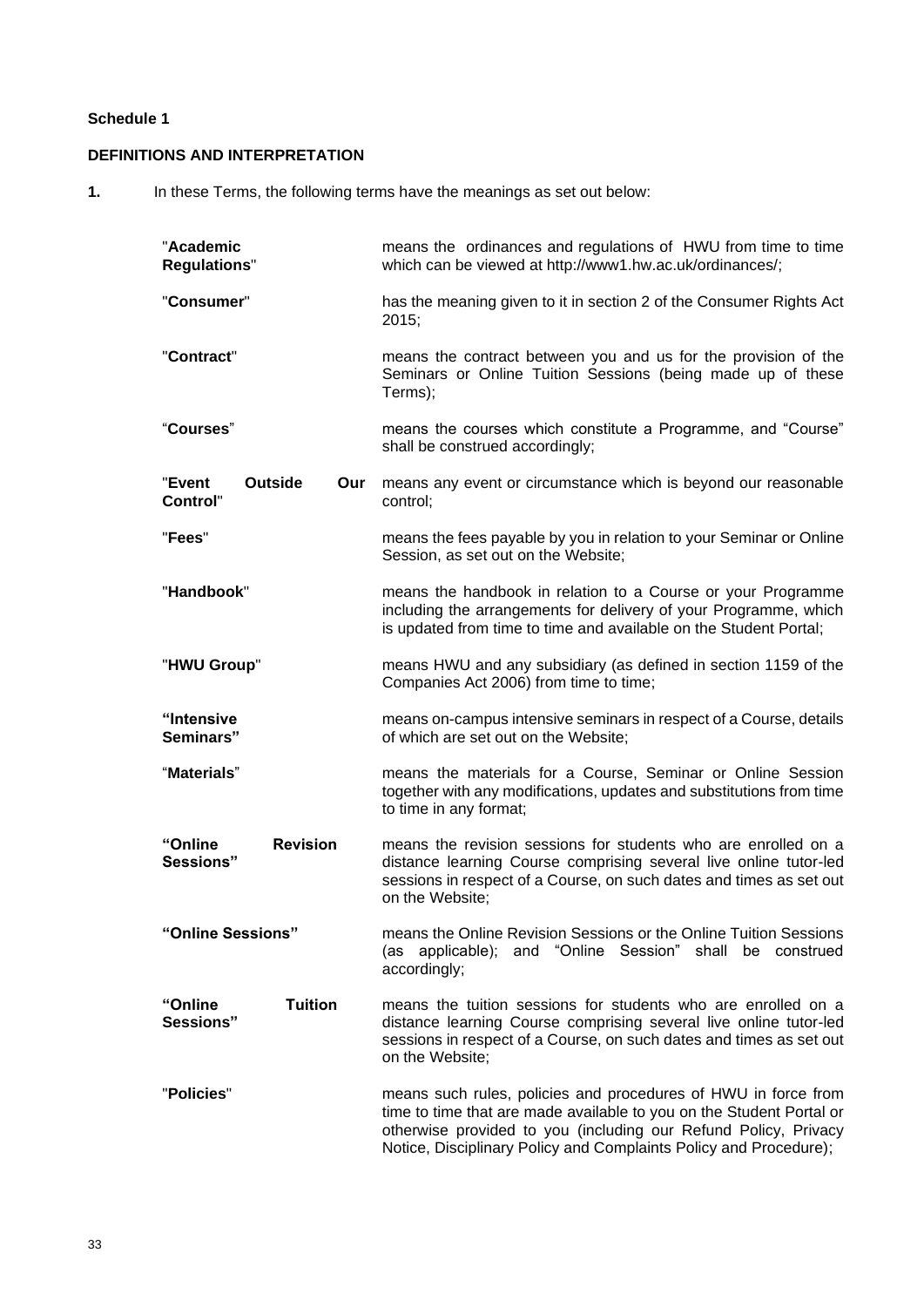| "Privacy Notice"       | the relevant privacy notice to be found at<br>means<br>https://www.hw.ac.uk/services/information-<br>governance/protect/privacy-and-your-data-rights.htm (as updated<br>from time to time);        |  |  |
|------------------------|----------------------------------------------------------------------------------------------------------------------------------------------------------------------------------------------------|--|--|
| "Programme"            | means the Edinburgh Business School programme of study which<br>you are undertaking;                                                                                                               |  |  |
| "Refund Policy"        | means the applicable refund policy for Edinburgh Business School<br>(as updated from time to time);                                                                                                |  |  |
| "Revision<br>Seminars" | means the on-campus revision seminars in respect of a Course,<br>details of which are set out on the Website;                                                                                      |  |  |
| "Seminars"             | means the Intensive Seminars or the Revision Seminars (as<br>applicable); and "Seminar" will be construed accordingly.                                                                             |  |  |
| "Student Portal"       | means the online portal which hosts, without limitation, the Materials.                                                                                                                            |  |  |
| "System Requirements"  | means the system requirements and IT functionality set out at: $\blacksquare$<br>https://www.hw.ac.uk/ebs/study/student-support.htm ] (as updated<br>from time to time) and any successor website. |  |  |
| "Website"              | means our website at $\int$ https://www.hw.ac.uk/ $\int$ (as updated from<br>time to time) and any successor website.                                                                              |  |  |

- **2.** When examples are given in these Terms by using words or phrases such as "including" or "for example" this will not restrict the meaning of the related general words
- **3.** A reference to a statute or statutory provision is a reference to it as amended, extended or reenacted.
- **4.** A reference to a paragraph is to a paragraph of these Terms.
- **5.** In the event of conflict between these Terms and the Website or the Handbook then these Terms shall prevail.

*Version 1.3 Last updated: 22 March 2021*